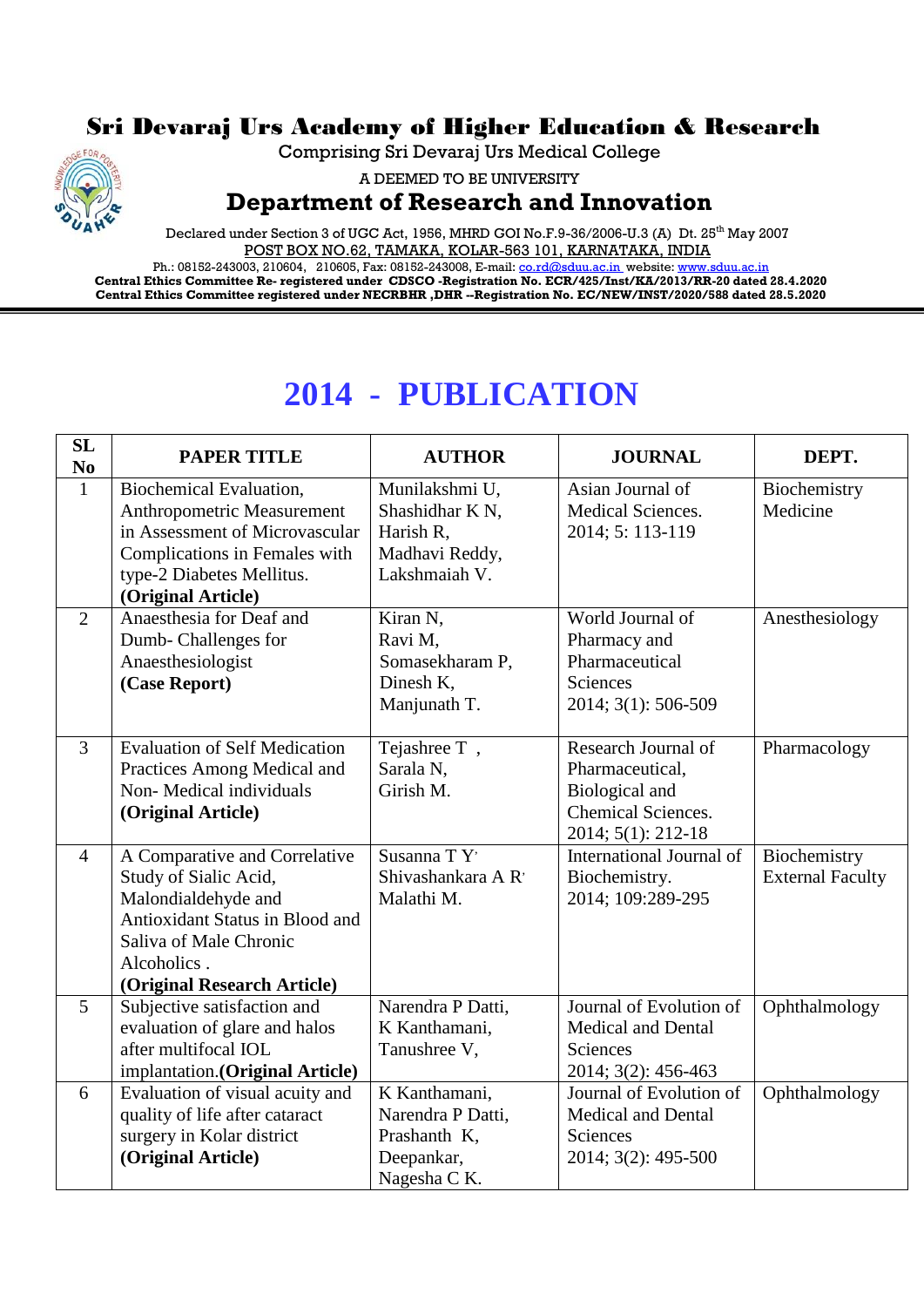| $\overline{7}$ | Congenital total eversion of<br>upper eyelids in a newborn with<br>Down's<br>Syndrome - Case Report<br>(Case Report)                                                                                              | Nagesha C K,<br>Ashish K Deb,<br>Chanchal Poddar.                                        | International Journal of<br>Research in Health<br>Sciences<br>$2014; 2(1): 1-3.$            | Ophthalmology<br><b>External Faculty</b> |
|----------------|-------------------------------------------------------------------------------------------------------------------------------------------------------------------------------------------------------------------|------------------------------------------------------------------------------------------|---------------------------------------------------------------------------------------------|------------------------------------------|
| 8              | Dorzolamide Therapy in X-<br>Linked Retinoschisis as<br><b>Evaluated by Spectral - Domain</b><br>optical Coherence Tomography<br>(Case Report)                                                                    | Nagesha C K,<br>Narendra P Datti,<br>Sugaranjini G.                                      | Journal of Evolution of<br><b>Medical and Dental</b><br>Sciences.<br>2014; 3(3): 714-717    | Ophthalmology                            |
| 9              | Tongue (Lingual) Abscess: Two<br>case Reports with Review of<br>Literature<br>(Case Report)                                                                                                                       | Aparna Narasimha<br>PR Rekha<br><b>CSBR</b> Prasad<br>Sangeetha                          | Oral and Maxillofacial<br>Pathology Journal<br>2014; 5(1): 456-458                          | Pathology<br><b>ENT</b>                  |
| 10             | Primary tubercular mastitis<br>masquerading as malignancy<br>(Case Report)                                                                                                                                        | S Prathima<br>Kalyani R<br>S Parimala                                                    | Journal of Natural<br>Science, Biology and<br>Medicine<br>2014; 5(1): 174-176               | Pathology<br>Microbiology                |
| 11             | A Heart with Multiple<br><b>Coronaries Anomalies:</b><br>Myocardial Bridging, Left<br>Dominance and High Takeoff<br>of Ostia-<br>An Autopsy case<br>(Case Report)                                                 | Lokesh Haswani<br>Harendra Kumar M L<br>J Kiran                                          | Journal of Clinical and<br>Diagnostic Research<br>2014; 8(2): 143-144                       | Pathology<br>Forensic<br>Medicine        |
| 12             | Pneumococcal Infections at a<br>Rural Tertiary Care Hospital: A<br>Seven Year Study in Isolation<br>Rate, Clinical Spectrum and<br>Antibiogram.<br>(Original Article)                                             | Anitha D<br><b>S R Prasad</b><br>Beena PM<br>Krishnappa J<br>Raghavendra PrasadBN        | Journal of Clinical and<br>Diagnostic Research.<br>2014; 8(2):50-52                         | Microbiology<br>Paediatrics<br>Medicine  |
| 13             | Knowledge and Practices<br>Related to Menstruation among<br><b>Rural Adolescent Girls</b><br>(Original Article)                                                                                                   | Arun Kumar A R<br><b>Bharath Reddy D</b><br>Naveen Kumar<br>Pushpalatha K                | Indian Journal of<br><b>Public Health Research</b><br>& Development.<br>2014; 5(1): 267-171 | Pediatrics                               |
| 14             | Fine Needle Aspiration<br>Cytology in Pediatric Age<br>Group with Special Reference<br>to Pediatric Tumours: A<br><b>Retrospective Study Evaluating</b><br>its Diagnostic Role and Efficacy<br>(Original Article) | Prathima S<br>Suresh TN<br>Harendra Kumar M L<br>Krishnappa J                            | Annals of Medical and<br><b>Health Sciences</b><br>Research<br>2014; 4(1): 44-47            | Pathology<br>Paediatrics                 |
| 15             | A comparative study of bone<br>related biochemical markers in<br>postmenopausal women with<br>and without diabetes mellitus<br>(Original Research Article)                                                        | Esha Mati<br>K N Shashidhar<br><b>B</b> N Ragnavendra<br>Prasad<br>N S Gudi<br>Harish R. | International Journal of<br>Biochemistry<br>2014; 195: 381-387                              | Biochemistry<br>Medicine<br>Orthopaedics |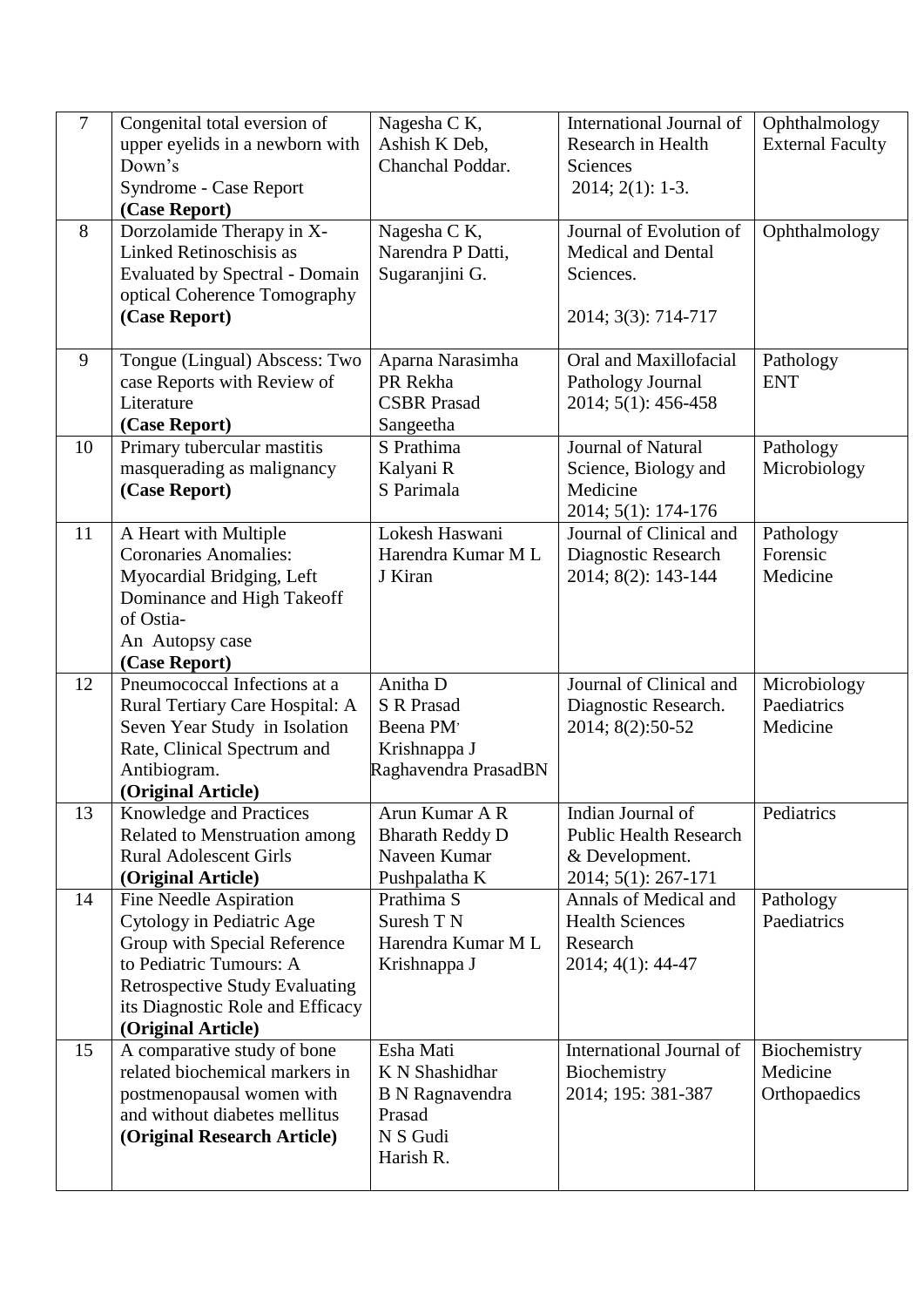| 16 | Evaluation of $HbA_1c$ , Fasting   | Munilakshmi, U            | International Journal of     | Biochemistry            |
|----|------------------------------------|---------------------------|------------------------------|-------------------------|
|    | insulin and lipid profile in the   | Shashidhar KN             | Biochemistry.                | Medicine                |
|    | assessment of Diabetic             | Harish R                  | 2014; 195: 352-360           |                         |
|    | Nephropathy in Type 2 diabetes     | Madhavi Reddy             |                              |                         |
|    | Mellitus In Males - A rural        | Lakshmaiah V              |                              |                         |
|    | <b>Hospital Study</b>              |                           |                              |                         |
|    | (Original Research Article)        |                           |                              |                         |
| 17 | A Gender Based Case Control        | Munilakshmi U             | Journal of Pharmacy          | Biochemistry            |
|    | Study of Anthropometric and        | Susanna TY                | 2014; 4(2): 6-11             | Medicine                |
|    | Renal Profile in Rural Diabetic    | Shashidhar KN             |                              | Comm. Medicine          |
|    | Population                         | Madhavi Reddy             |                              |                         |
|    | (Original Research Article)        | Lakshmaiah V              |                              |                         |
|    |                                    | Ravishankar S             |                              |                         |
| 18 | <b>Irregularity in Availing</b>    | G M Nagaraja              | International Journal of     | Comm. Medicine          |
|    | Anganavadi Services by             | Anil N <sub>S</sub>       | <b>Humanities and Social</b> |                         |
|    | Children of Kolar District,        | S Ravishankar             | Science Invention.           |                         |
|    | Karnataka State                    | Muninarayana C            | 2014;3(2): 48-51             |                         |
|    | (Original Research Article)        |                           |                              |                         |
| 19 | Physiological and Biochemical      | Raja Reddy P              | Journal of Biological &      | Physiology              |
|    | markers to assess the risk factors | Shashidhar KN             | Scientific Opinion.          | Biochemistry            |
|    | for diabetic nephropathy: A        | Karthiyanee Kutty         | 2014; 2(1): 15-18            | Medicine                |
|    | retrospective rural hospital based | Lakshmaiah V              |                              |                         |
|    | case control study                 |                           |                              |                         |
|    | (Research Article)                 |                           |                              |                         |
| 20 | Serum insulin and glucose          | Raja Reddy P              | The Journal of               | Physiology              |
|    | tolerance in hypo & hyperthyroid   | Vinutha Shankar M S       | Physiology and Health.       | <b>External faculty</b> |
|    | states                             | Nachal Annamalai          | Photon                       | Comm. Medicine          |
|    | (Original Research Article)        | Anil N S                  | 2014; 110: 242-246           |                         |
| 21 | Relation between waist-hip ratio   | N Jayarama                | Asian Journal of             | Medicine                |
|    | and lipid profile in type 2        | P Raja Reddy              | <b>Medical Sciences</b>      | Physiology              |
|    | diabetes mellitus patients         | M Madhavi Reddy           | Jul-Sept.                    | Comm. Medicine          |
|    | (Original Article)                 | V Mahesh                  | 2014;5(3): 51-53             |                         |
|    |                                    |                           |                              |                         |
|    |                                    |                           |                              |                         |
| 22 | Papillary Thyroid Carcinoma in     | B N Gayathri              | Indian Journal of            | Pathology               |
|    | a 5-year Old Child - Case          | A Sagayaraj <sup>2</sup>  | Surgical Oncology.           | <b>ENT</b>              |
|    | Report                             | S Prabhakara <sup>3</sup> | 11 March 2014                | Genomic Lab             |
|    | (Case Report)                      | $T N$ Suresh <sup>1</sup> | Online publication           |                         |
|    |                                    | Merchant Shuaib'          | DOI 10.1007/s13193-          |                         |
|    |                                    | S M Azeem                 | 013-0282-3                   |                         |
|    |                                    | Mohiyuddin,               |                              |                         |
| 23 | A rare presentation of malignant   | Revanasiddapa HG          | Journal of Evolution of      | Medicine                |
|    | mesothelioma as encysted           | Venkatarathnamma PN       | <b>Medical and Dental</b>    | Surgery                 |
|    | hemothorax, without asbestos       | Borappa K                 | Sciences                     |                         |
|    | exposure                           | Rajashekar Reddy          | 2014; 3(9): 2182-2186        |                         |
|    | (Case Report)                      | Ranganath KS              |                              |                         |
| 24 | An Interesting Case of             | Anto George               | Journal of Evolution of      | Medicine                |
|    | Haemopneumothorax -                | Venkatarathnamma PN       | <b>Medical and Dental</b>    | Radiology               |
|    | Secondary to Boerhaave's           | Basavaiah J               | Sciences                     |                         |
|    | syndrome.(Case Report)             | <b>Uphar Gupta</b>        | 2014; 3(9): 2156-2160        |                         |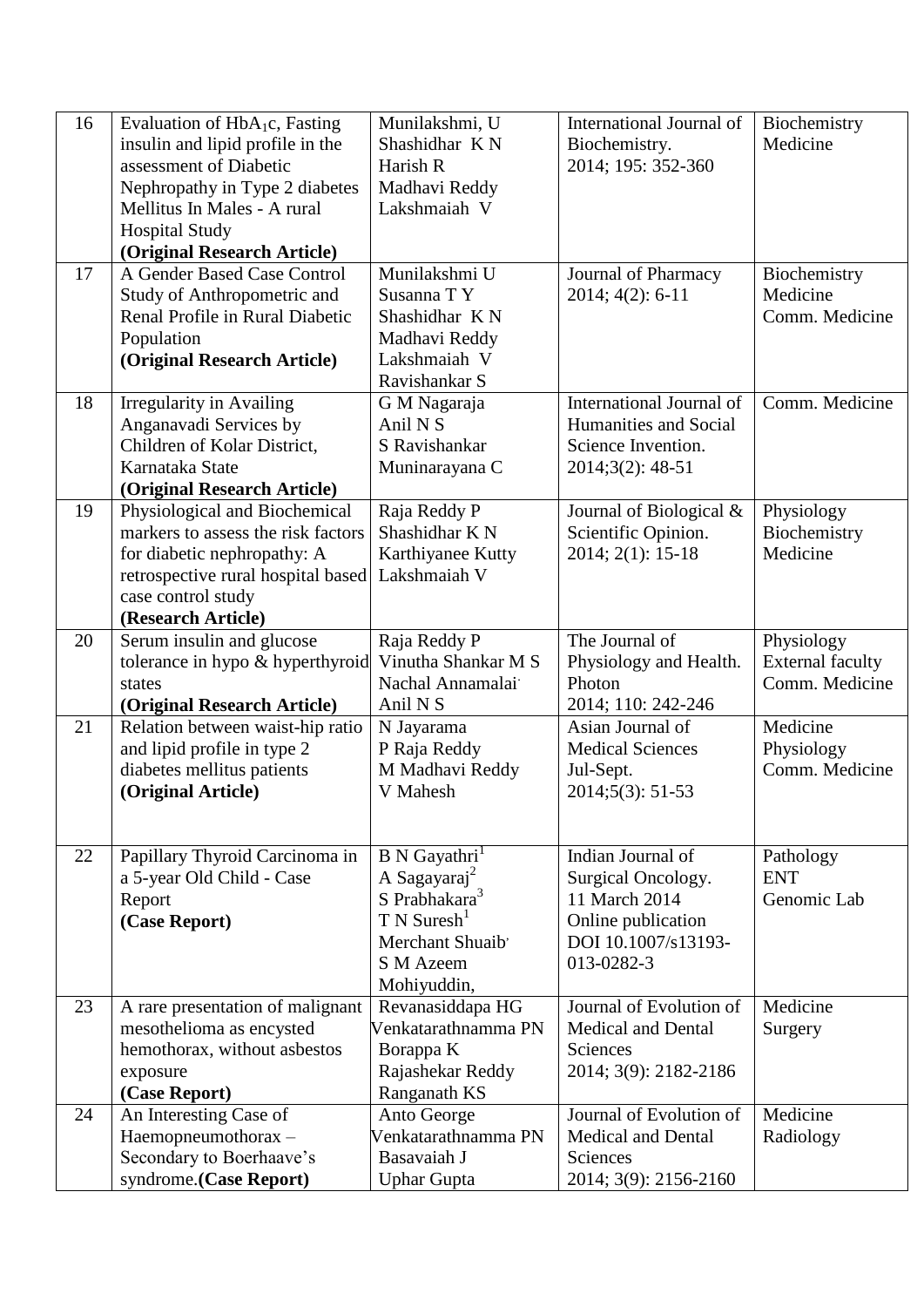| 25 | Quality of life assessment<br>among type 2 diabetic patients<br>in rural tertiary centre<br>(Research Article)                                                   | Harish Kumar S<br>Mahesh V<br>Raghavendra Prasad                                                                                | International Journal of<br>Medical Sciences and<br>Public Health.<br>2014; 3(3): 405-407             | Medicine <sup>1</sup><br>Comm. Medicine <sup>2</sup>     |
|----|------------------------------------------------------------------------------------------------------------------------------------------------------------------|---------------------------------------------------------------------------------------------------------------------------------|-------------------------------------------------------------------------------------------------------|----------------------------------------------------------|
| 26 | Acute undifferentiated fever in<br>intensive care units<br>(Original Article)                                                                                    | Srikanth Ram Mohan T<br>Venkatarathnamma PN<br><b>B</b> N Raghavendra<br>Beena P M                                              | Journal of Evolution of<br><b>Medical and Dental</b><br>Sciences.<br>2014; 3(11): 2851-2856           | Medicine<br>Microbiology                                 |
| 27 | Incidental Detection of HIV<br>among the hospital inpatients at<br>R L Jalappa Hospital and<br><b>Research Centre (Original</b><br>Article)                      | Nagaraj N<br>Venkatarathnamma PN                                                                                                | Journal of Evolution of<br><b>Medical and Dental</b><br>Sciences<br>March<br>2014; 3(9): 2851-2856    | Medicine                                                 |
| 28 | <b>Prevalence of Functional</b><br>Dyspepsia in a Rural Medical<br>College Hospital<br>(Original Article)                                                        | Venkatarathnamma PN<br>Anil Kumar Mannava<br>Ujjawal Kumar<br>Chethan<br><b>Reethesh R P</b>                                    | Journal of Evolution of<br><b>Medical and Dental</b><br>Sciences<br>March<br>2014; 3(8): 1934-1939    | Medicine                                                 |
| 29 | Study of Elderly Suicide in a<br>Rural Teaching Hospital in<br>South India<br>(Original Article)                                                                 | Venkatarathnamma PN,<br>Mohan Reddy'<br>A L Yashwanth'<br>Anil Kumar Mannava'<br>Goutham Gundabolu <sup>®</sup>                 | Journal of Evolution of<br><b>Medical and Dental</b><br>Sciences<br>February<br>2014; 3(7): 1664-1671 | Medicine<br>Psychiatry                                   |
| 30 | Extended-spectrum Beta-<br>lactamases Producing<br>Escherichia coli and Klebsiella<br>pneumonia: A multi-centric<br>Study Across Karnataka<br>(Original Article) | Sridhar PN Rao<br>Prasad Subba Rama<br>Vishwanath-<br>Gurushanthappa<br>Radhakrishna Manipur <sup>1</sup><br>Krishna Srinivasan | Journal of Laboratory<br>Physicians<br>$2014; 6(1): 7-13$                                             | <b>External Faculty</b><br>Microbiology                  |
| 31 | Grain and Milling Quality of<br>Barley and Their Suitability for<br>Preparation of Traditional South<br>Indian Products (Original<br>Article)                    | Madhavi Reddy M<br>Raja Reddy P<br>Raghavendra Prasad<br><b>BN</b><br>Munilakshmi U                                             | <b>IOSR</b> Journal of<br>Pharmacy.<br>2014; 4(2): 23-27                                              | Medicine<br>Physiology<br>Biochemistry                   |
| 32 | Maternal and congenital<br>syphilis in Karnataka, India<br>(Original Article)                                                                                    | <b>B</b> R Archana'<br>S R Prasad,<br>P M Beena,<br>R Okade,<br>S R Sheela,<br>Y C Beeregowda.                                  | The Southeast Asian<br>Journal of Tropical<br>Medicine and Public<br>Health.<br>2014; 45(2): 430-434  | Microbiology<br>Dermatology<br><b>OBG</b><br>Paediatrics |
| 33 | Knowledge, Attitude, Practices<br>about Malaria in a Rural<br>Endemic Area of Kolar, India<br>(Original Research Article)                                        | Mahesh V<br>Muninarayana C<br>Anil N <sub>S</sub><br>Ravishankar S<br>Prabhudeva M C<br>Sunil B N                               | International Journal of<br><b>Health Sciences and</b><br>Research.<br>2014; 4(3): 9-15               | Comm. Medicine                                           |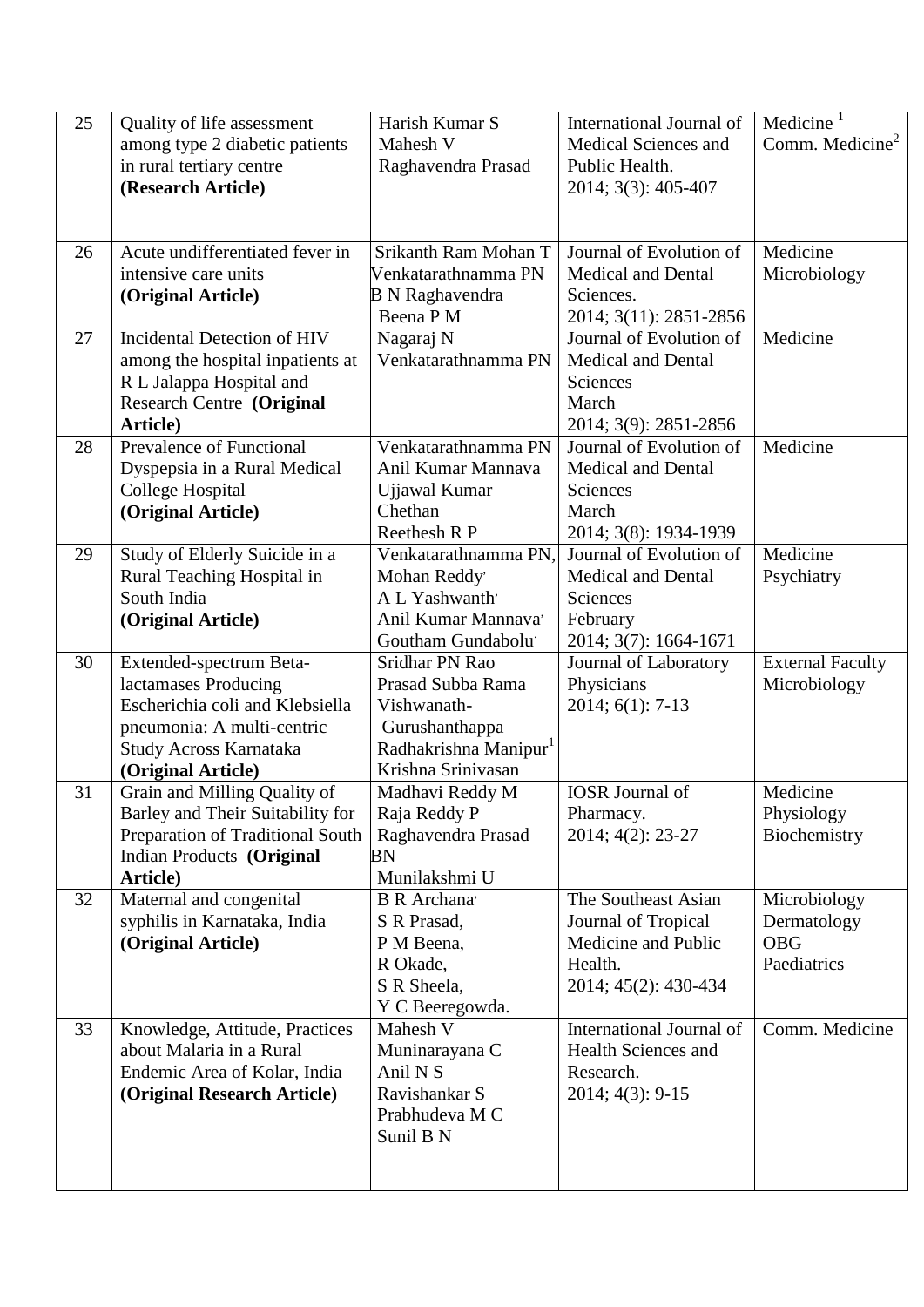| 34 | A Comparative Study of                 | Ravi M                           | <b>IOSR Journal of Dental</b> | Anaesthesiology               |
|----|----------------------------------------|----------------------------------|-------------------------------|-------------------------------|
|    | <b>Intraoperative Brain Relaxation</b> | Jagadamba A                      | and Medical Sciences          | Physiology                    |
|    | with Thiopentone & Propofol            | Jayashree Simha                  | 2014; 13(4): 29-31            | <b>External faculty</b>       |
|    | for Supratentorial Tumour              | Parameshwar G                    |                               |                               |
|    | Surgery                                | Padmanabha Iyer                  |                               |                               |
|    | (Original Article)                     |                                  |                               |                               |
| 35 | Utility of neck circumference, a       | Jagadamba A                      | World Journal of              | Physiology                    |
|    | simple and novel measure as            | <b>Sumith Garg</b>               | Pharmacy and                  | External faculty <sup>2</sup> |
|    | anthropometric marker of               | Karthiyanee Kutty                | Pharmaceutical                |                               |
|    | obesity in adults                      | Vinutha Shankar                  | Sciences                      |                               |
|    | (Research Article)                     |                                  | 2014; 3(3): 1618-1629         |                               |
| 36 | <b>Stem Cell and Ethical Issues</b>    | M L Harendra Kumar               | Journal of Clinical and       | Pathology                     |
|    | (Editorial)                            |                                  | <b>Biomedical Sciences</b>    |                               |
|    |                                        |                                  | 2014; 4(1): 213-15            |                               |
| 37 | Spectrum of infections in              | Aparna Narasimha                 | Journal of Clinical and       | Pathology                     |
|    | cervico-vaginal pap smears             | Nirup N C                        | <b>Biomedical Sciences</b>    |                               |
|    | (Original Article)                     | Chandhana B                      | 2014; 4(1): 222-25            |                               |
|    |                                        | Nishanth N                       |                               |                               |
|    |                                        | Harendra Kumar M L               |                               |                               |
| 38 | Diagnosis of Neurocysticercosis        | Komal Chamaria                   | Journal of Clinical and       | Radiology                     |
|    | by Computed Tomography:                | <b>Umesh Krishnamurthy</b>       | <b>Biomedical Sciences</b>    | Microbiology                  |
|    | How Much More Do Magnetic              | <b>B N Kishore Kumar</b>         | 2014; 4(1): 230-34            |                               |
|    | Resonance Imaging and                  | <b>S R Prasad</b>                |                               |                               |
|    | Serology, in addition,                 |                                  |                               |                               |
|    | Contribute?                            |                                  |                               |                               |
|    | (Original Article)                     |                                  |                               |                               |
| 39 | Comparative study of grid laser        | <b>Kunal Kishore</b>             | Journal of Clinical and       | Ophthalmology                 |
|    | alone and grid laser with              | Narendhra P Datti                | <b>Biomedical Sciences</b>    |                               |
|    | <b>Intravitreal Triamcinolone</b>      | Prashanth K                      | 2014; 4(1): 240-44            |                               |
|    | Acetonide in Diabetic Macular          | <b>Indranath Prasad</b>          |                               |                               |
|    | Edema<br>(Clinical Investigations)     |                                  |                               |                               |
| 40 | Search Engines in Biomedical           | C D Dayanand <sup>1</sup>        | Journal of Clinical and       | Biochemistry <sup>1</sup>     |
|    | Research                               | Syed M.S. Zain <sup>2</sup>      | <b>Biomedical Sciences</b>    | Genomic Lab <sup>2</sup>      |
|    | (Letters to the Editor)                |                                  | 2014; 4(1): 259-60            |                               |
| 41 | Risk of type 2 diabetes mellitus       | Sumith Garg <sup>1</sup>         | International Journal of      | External faculty <sup>1</sup> |
|    | in medical students                    | Jagadamba $A^2$                  | Comprehensive                 | Physiology <sup>2</sup>       |
|    | (Short Communication)                  | Vinutha Shankar <sup>2</sup>     | <b>Medical Physiology</b>     |                               |
|    |                                        | Karthiyanee Kutty <sup>2</sup>   | and Research.                 |                               |
|    |                                        |                                  | 2014; 1(1): 6-9               |                               |
| 42 | HRV a simple non-invasive tool         | Jagadamba $A1$                   | International Journal of      | Physiology <sup>1</sup>       |
|    | to evaluate autonomic tone in          | Kavana G Venkatappa <sup>2</sup> | Comprehensive                 | External faculty <sup>2</sup> |
|    | perioperative period during            | Ravi Madhusudhana <sup>3</sup>   | <b>Medical Physiology</b>     |                               |
|    | general anesthesia                     | Karthiyanee Kutty <sup>1</sup>   | and Research                  |                               |
|    | (Original Article)                     | Vinutha Shankar <sup>1</sup>     | 2014; 1(1): 17-23             |                               |
| 43 | Evaluation of protective effect        | J K Jayakumar                    | South Asian Journal of        | Pharmacology <sup>1</sup>     |
|    | of myricetin, a bioflavonoid in        | P Nirmala                        | Cancer                        | External faculty <sup>2</sup> |
|    | dimethyl benzanthracene-               | <b>B A Praveen Kumar</b>         | 2014; 3(2): 107-111           |                               |
|    | induced breast cancer in female        | <b>Ashok P Kumar</b>             |                               |                               |
|    | Wistar rats. (Original Article)        |                                  |                               |                               |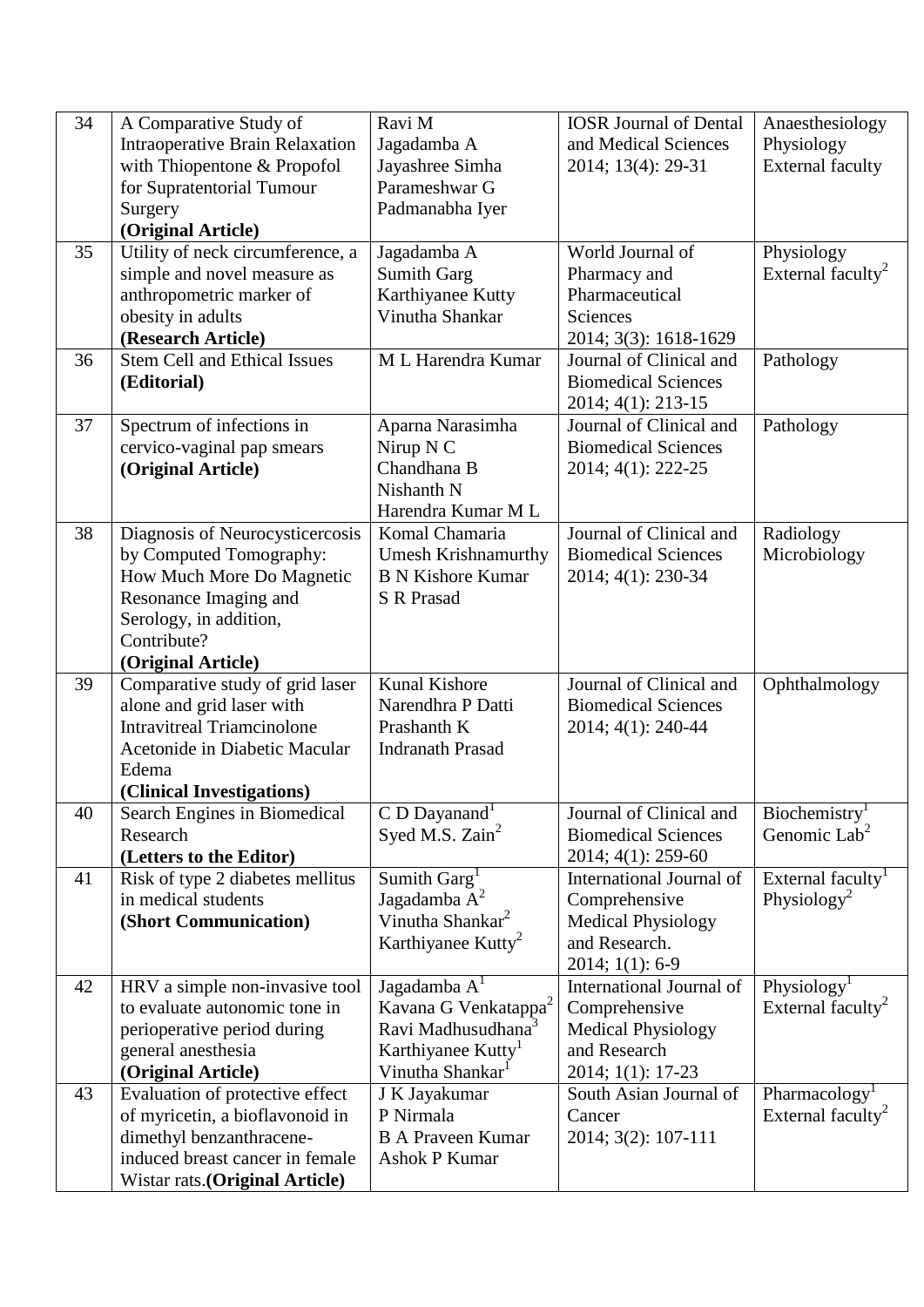| 44 | Comparison between<br>microlumbar discectomy versus<br>open laminectomy and<br>discectomy in lumbar<br>intervertebral disc prolapse<br>(Original Article) | Abdul Hadi Shareef<br>E G Mohan Kumar<br>Manohar P V                       | International Journal of<br>Pharma and Bio<br>Sciences<br>2014; 5(2): 492-529                                                                      | Orthopaedics<br><b>External faculty</b>                                               |
|----|-----------------------------------------------------------------------------------------------------------------------------------------------------------|----------------------------------------------------------------------------|----------------------------------------------------------------------------------------------------------------------------------------------------|---------------------------------------------------------------------------------------|
| 45 | Decoding radial club hand<br>(Case Report)                                                                                                                | Abdul Hadi Shareef                                                         | International Journal of<br>Pharma and Bio<br>Sciences<br>April<br>2014; 5(2): 67-70                                                               | Orthopedics                                                                           |
| 46 | Risk factors, lipid profile and<br>histopathological study of oral<br>cancers in Kolar district: A<br>case-control study<br>(Original Article)            | Amith Kamath<br>K N Shashidhar<br>Hemalatha A<br>Harish R<br>Vinaya Babu S | Journal of Cancer<br>Research and<br>Therapeutics<br>Jan-March<br>2014; 10(1): 171-175                                                             | UG student<br>Biochemistry <sup>2</sup><br>Pathology <sup>3</sup><br>ENT <sup>4</sup> |
| 47 | Making serological diagnosis of<br>syphilis is more accurate<br>(Letter to Editor)                                                                        | <b>B</b> R Archana<br><b>S</b> R Prasad<br>P M Beena<br>Rajendra Okade     | Indian Journal of<br><b>Sexually Transmitted</b><br>Diseases and AIDS<br>June<br>2014; 35(1): 70-71                                                | Microbiology<br>Dermatology <sup>2</sup>                                              |
| 48 | Significance of erythrocyte<br>aggregation test in acute<br>myocardial infarction<br>(Research Article)                                                   | Deepthi A<br>Aparna Narasimha<br>Harendra Kumar ML<br>Anand Kumar D R      | International Journal of<br><b>Basic and Applied</b><br><b>Medical Sciences</b><br>2014; 4(1): 45-51<br>January - April<br>(International Journal) | Pathology<br>External Faculty <sup>2</sup>                                            |
| 49 | Papaya Extract to Treat<br>Dengue: A Novel Therapeutic<br>Options?<br>(Short Review)                                                                      | Sarala N<br>Paknikar S S                                                   | Annals of Medical and<br><b>Health Sciences</b><br>Research<br>2014; 4(3): 320-324<br>June<br>(Indian Journal)                                     | Pharmalogy<br><b>External Faculty</b>                                                 |
| 50 | Cytological diagnosis og<br>Kikuchi-Fujimoto's disease: A<br>case report with review of<br>literature<br>(Case Report)                                    | Vidyavathi K<br>Deepthi A<br>Shashirekha ]C A                              | International Journal of<br>Biological & Medical<br>Research<br>2014; 5(2): 4109-4111<br>(International Journal)                                   | Pathology<br>Surgery                                                                  |
| 51 | Hepatoportal Sclerosis with<br>ischemic bowel disease: A rare<br>case diagnosed by clinical<br>autopsy<br>(Case Report)                                   | Bommanahalli B P<br>Vidyavathi K<br>Harendra Kumar M L                     | International Journal of<br>Medical Sciences and<br><b>Public Health</b><br>2014;3(4): 522-524<br>(Indian Journal)                                 | <b>External Faculty</b><br>Pathology                                                  |
| 52 | Cytomorphological Patterns of<br>Tubercular Lymphadenitis<br>Revisited<br>(Original Article)                                                              | Hemalatha A<br>Shruti P S<br>Udaya Kumar M<br>Bhaskaran A                  | Annals of Medical and<br><b>Health Sciences</b><br>Research<br>2014; 4(3): 393-396<br>(Indian Journal)                                             | Pathology<br>Surgery                                                                  |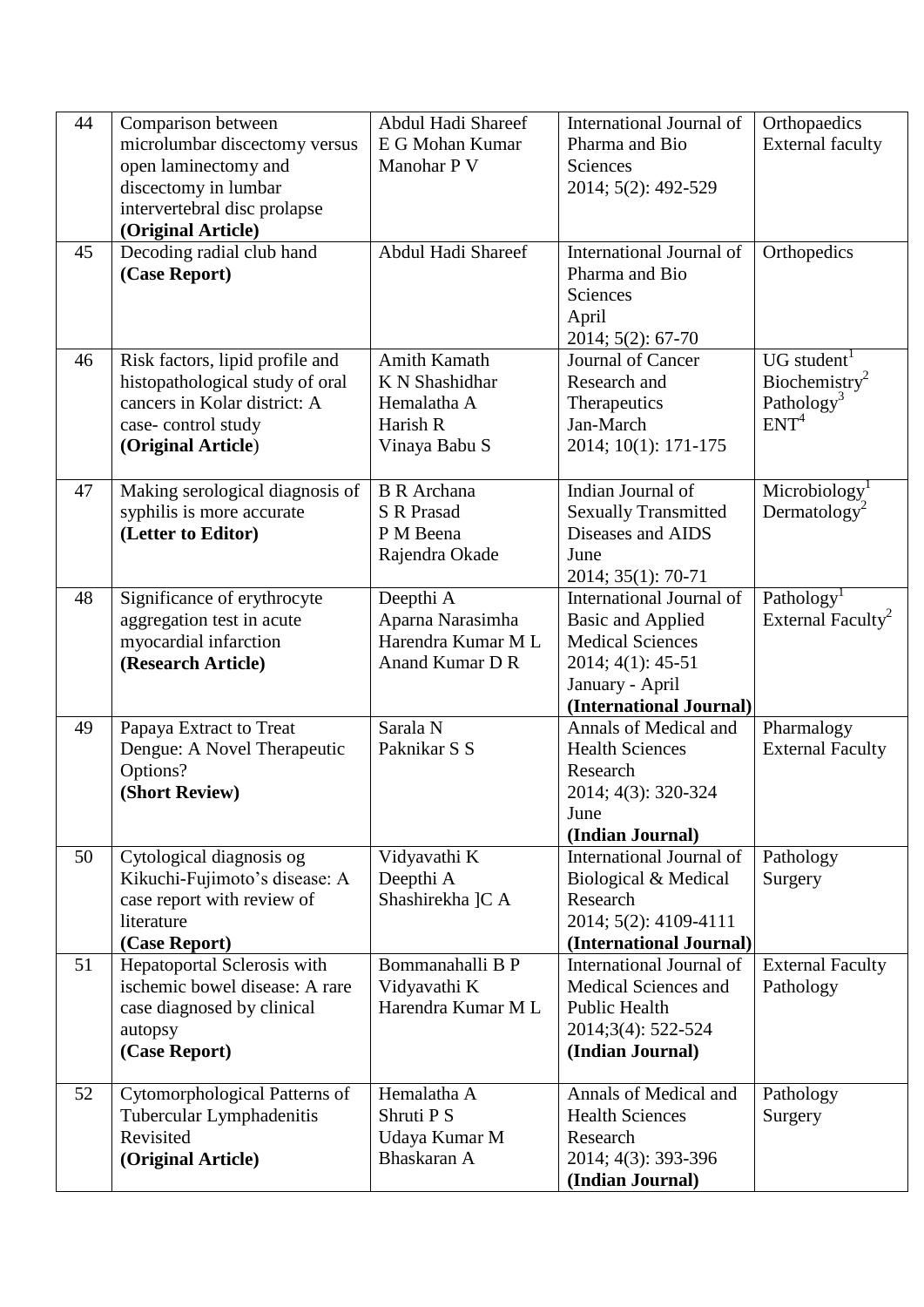| 53 | A study of renal calves by<br>using barium contrast<br>(Original Article)                                                                             | C Krishnanveni<br>Roopa Kulkarni<br>Kishore Kumar B N<br>M B Sanikop<br><b>KV</b> Venkateshu              | International Journal of<br><b>Anatomy and Research</b><br>2014; 2(2): 369-374<br>May-June                    | Anatomy<br><b>External faculty</b><br>Radiology |
|----|-------------------------------------------------------------------------------------------------------------------------------------------------------|-----------------------------------------------------------------------------------------------------------|---------------------------------------------------------------------------------------------------------------|-------------------------------------------------|
| 54 | A case of subacute intestinal<br>obstruction with overt<br>hypothyroidism in stupor<br>scheduled for emergency<br>laparotomy<br>(Brief Communication) | <b>Anand T Talikoti</b><br>Srirang Rao<br>M Ravi<br>H Priya Margavi                                       | Indian Journal of<br>Anesthesia<br>May-June<br>2014; 58(3): 347-349                                           | Anaesthesiology                                 |
| 55 | A case of toxic epidermal<br>necrolysis in a young infant<br>successfully treated with<br>intravenous immunoglobulins<br>(Case Report)                | G Rajesh<br>J Krishnapppa                                                                                 | Indian Journal of<br>Paediatric Dermatology<br>Jan-Apr<br>2014; 15(1): 33-35                                  | Dermatology <sup>1</sup><br>Paediatrics         |
| 56 | Factors influencing ossicular<br>status in mucosal chronic otitis<br>media-An observational study<br>(Original Article)                               | Chandrakala S<br>N H Kulkarni<br>Nikhil S Bharadwaj<br>Philip John Kottaram<br>Harish Kumar S<br>V Mahesh | Indian Journal of<br>Otology<br>2014; 20(1): 16-19                                                            | <b>ENT</b><br>Medicine<br>Comm. Medicine        |
| 57 | Study of association of fundal<br>changes and fetal outcomes in<br>preeclampsia<br>(Original Article)                                                 | Mithila $R^1$<br>Naedra P. Datti<br>Gomathy E<br>Krishnamurthy $D^1$                                      | Journal of Evolution<br><b>Medical and Dental</b><br><b>Sciences</b><br>May-26<br>2014; 3(21): 5894-5901      | $O$ phthalmology <sup>1</sup><br><b>OBG</b>     |
| 58 | Type-III supracondylar fracture<br>of humerus effectively managed<br>by closed reduction and pop<br>application: A case report                        | Pagadpally Girish<br>Nagakumar J S<br>Manohar P V                                                         | International Journal of<br>Biomedical and<br><b>Advance Research</b><br>2014; 5 (2):126-127                  | Orthopedics                                     |
| 59 | Laparoscopic cholecystectomy:<br>Our experience in a rural set-up<br>(Original Article)                                                               | P N Sreeramulu<br>Vijay P. Agarwal                                                                        | Medical Journal of Dr.<br>D Y Patil University<br>2014; 7(1): 33-35                                           | Surgery                                         |
| 60 | Effects of barley semolina on<br>physiological and biochemical<br>parameters in chronic kidney<br>disease patients<br>(Research Paper)                | Madhave Reddy \Raja<br>Reddy P<br>Raghavendra Prasad<br><b>BN</b><br>Mahesh V                             | Indian Journal of<br><b>Applied Research</b><br>2014; 4(6): 351-53<br>June                                    | Medicine<br>Physiology<br>Comm.Medicine         |
| 61 | Acute metheamoglobinemia<br>due to nitrobenzene poisoning:<br>Case series<br>(Case Report)                                                            | Harish Kumar S<br>Ujjwal Kumar<br>Raghavendra Prasad<br>B <sub>N</sub><br>Kiran B J<br>Anil Kumar M       | International Journal of<br>Medical Research &<br><b>Health Sciences</b><br>April- June<br>2014; 3(2): 464-67 | Medicine                                        |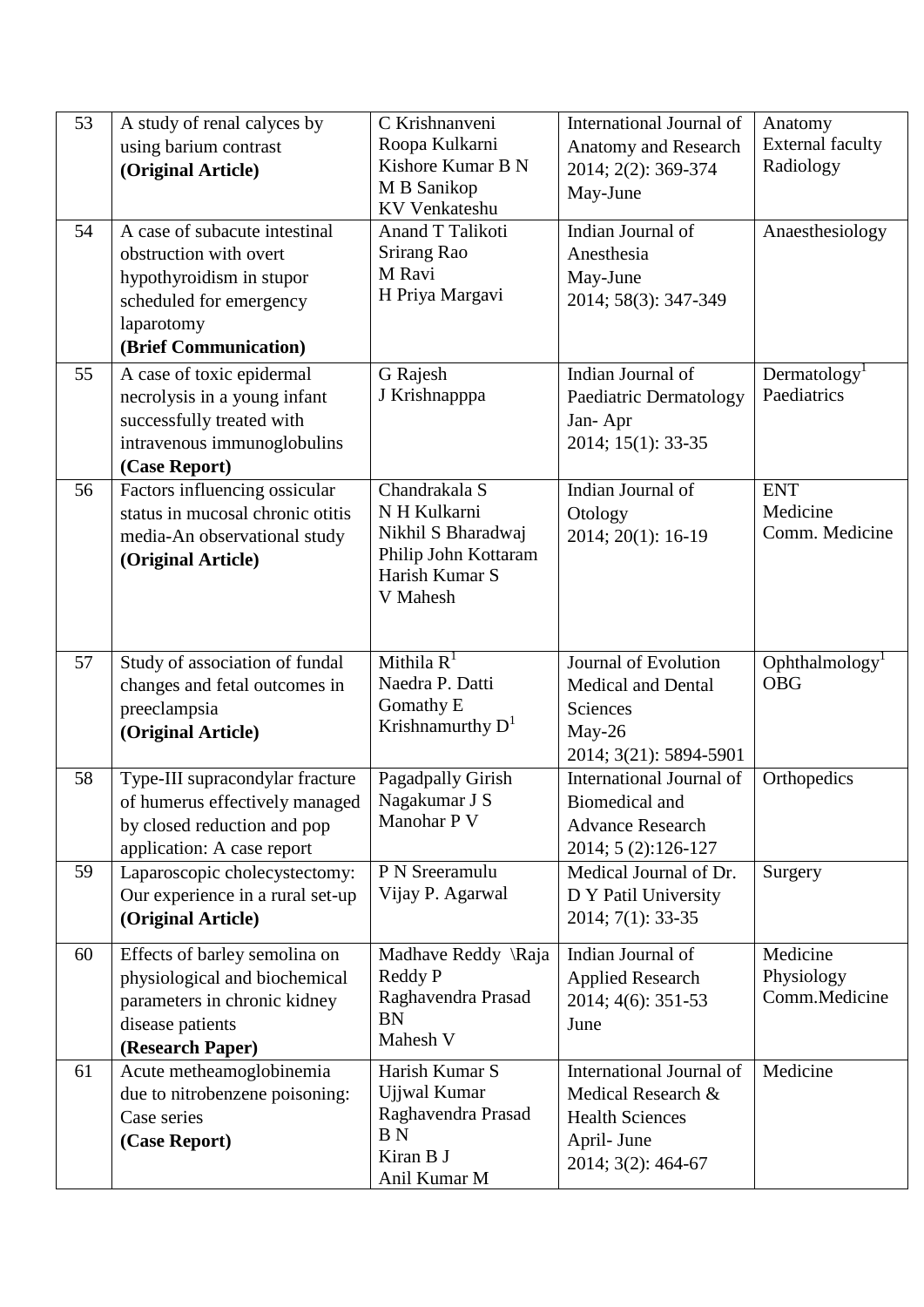| 62 | Prevalence of ocular            | Narendra P. Datti           | Journal of Evolution            | Ophthalmology <sup>1</sup> |
|----|---------------------------------|-----------------------------|---------------------------------|----------------------------|
|    | manifestations in patients      | Raghavendra Prasad BN       | <b>Medical and Dental</b>       | Medicine <sup>2</sup>      |
|    | hospitalized with dengue fever  | <b>BeereGowda</b>           | Sciences                        | Paediatrics <sup>3</sup>   |
|    | (Original Article)              | Prashanth Krishnappa,       | February-17                     | Microbiology <sup>4</sup>  |
|    |                                 | Mithila R,                  | 2014; 3(7): 1704-1708           |                            |
|    |                                 | Trupthi Gowda               |                                 |                            |
| 63 | A Study of association of       | L Naveen                    | <b>International Journal of</b> | Medicine <sup>1</sup>      |
|    | insulin resistance and          | Malkarnekar                 | <b>Basic and Applied</b>        | Comm.Medicine <sup>2</sup> |
|    | cardiometabolic risk factors in | Santhoshi                   | <b>Medical Sciences</b>         |                            |
|    | an adult population with type 2 | Dantala Madhav              | January-April                   |                            |
|    | diabetes mellitus               | A G Srirama                 | 2014; 4(1): 168-172             |                            |
|    | (Research Article)              | V Mahesh                    |                                 |                            |
| 64 | Acute methemoglobinemia with    | Santhoshi B                 | Indian Journal of               | Medicine                   |
|    | hemolytic anemia following      | Malkarnekar                 | <b>Clinical Care Medicine</b>   |                            |
|    | bio-organic plant nutrient      | Raveesha A                  | February                        |                            |
|    | compound exposure: Two case     | L Naveen                    | 2014; 18(2): 115-117            |                            |
|    | reports                         | <b>B</b> G Kiran            |                                 |                            |
|    | (Case Report)                   |                             |                                 |                            |
| 65 | A rare case of carbimazole      | Naveen L                    | <b>International Journal</b>    | Medicine <sup>T</sup>      |
|    | induced severe aplastic anemia  | Santhoshi                   | Pharmacology and                | Pathology <sup>2</sup>     |
|    | with fatal outcome              | Malkarnekar                 | Toxicology                      |                            |
|    | (Case Report)                   | Prathima S                  | $2014; 2(1): 1-2$               |                            |
| 66 | A study of traumatic brain      | Hariprakash                 | Journal of Evolution            | Neurology <sup>1</sup>     |
|    | injuries at a tertiary care     | Chakravarrthy               | <b>Medical and Dental</b>       | Medicine                   |
|    | hospital in Karnataka, South    | Paparaju Murthy             | Sciences                        |                            |
|    | India                           | Venkatarathnamma P<br>$N^2$ | April-7. 2014; 3(14):           |                            |
|    | (Original Article)              | Chandrashekara M N          | 3750-3757                       |                            |
| 67 | Trichilemmal carcinoma          | S Prathima                  | <b>Clinical Cancer</b>          | Pathology <sup>1</sup>     |
|    | presenting as cutaneous horn    | Vidyavathi K                | <b>Investigation Journal</b>    | $Surgery^2$                |
|    | (Case Report)                   | M L Harendra Kumar          | Jul-Aug                         |                            |
|    |                                 | Bhaskaran A                 | 2014; 3(4): 341-243             |                            |
| 68 | A Case of Dengue Fever in       | Narayanaswamy M             | <b>IOSR Journal of Dental</b>   | <b>OBG</b>                 |
|    | Pregnancy with Fatal Outcome    | Pooja Patil                 | and Medical Sciences            |                            |
|    | (Case Report)                   | Sruthi T                    | February                        |                            |
|    |                                 |                             | 2014; 13(2): 71-73              |                            |
|    |                                 |                             |                                 |                            |
| 69 | Is HOMA-IR a determinant in     | Munilakshmi U               | Asian Academic                  | Biochemistry               |
|    | assessing age related insulin   | Shashidhar K N              | Research Journal of             | Medicine                   |
|    | sensitivity                     | Sumathi ME                  | Multidisciplinary               | Comm. Medicine             |
|    | (Original Article)              | Madhavi Reddy               | June                            |                            |
|    |                                 | Lakshmaiah V<br>Mahesh V    | 2014;1(22): 504-516             |                            |
| 70 | Study on awareness of           | P Raja Reddy                | Global Journal of               | Physiology                 |
|    | hypoglycemia in type 2 diabetes | K Prabhakar                 | Biology, Agriculture $\&$       | Medicine                   |
|    | (Original Article)              |                             | <b>Health Sciences</b>          |                            |
|    |                                 |                             | 2014; 3(2): 108-110             |                            |
|    |                                 |                             |                                 |                            |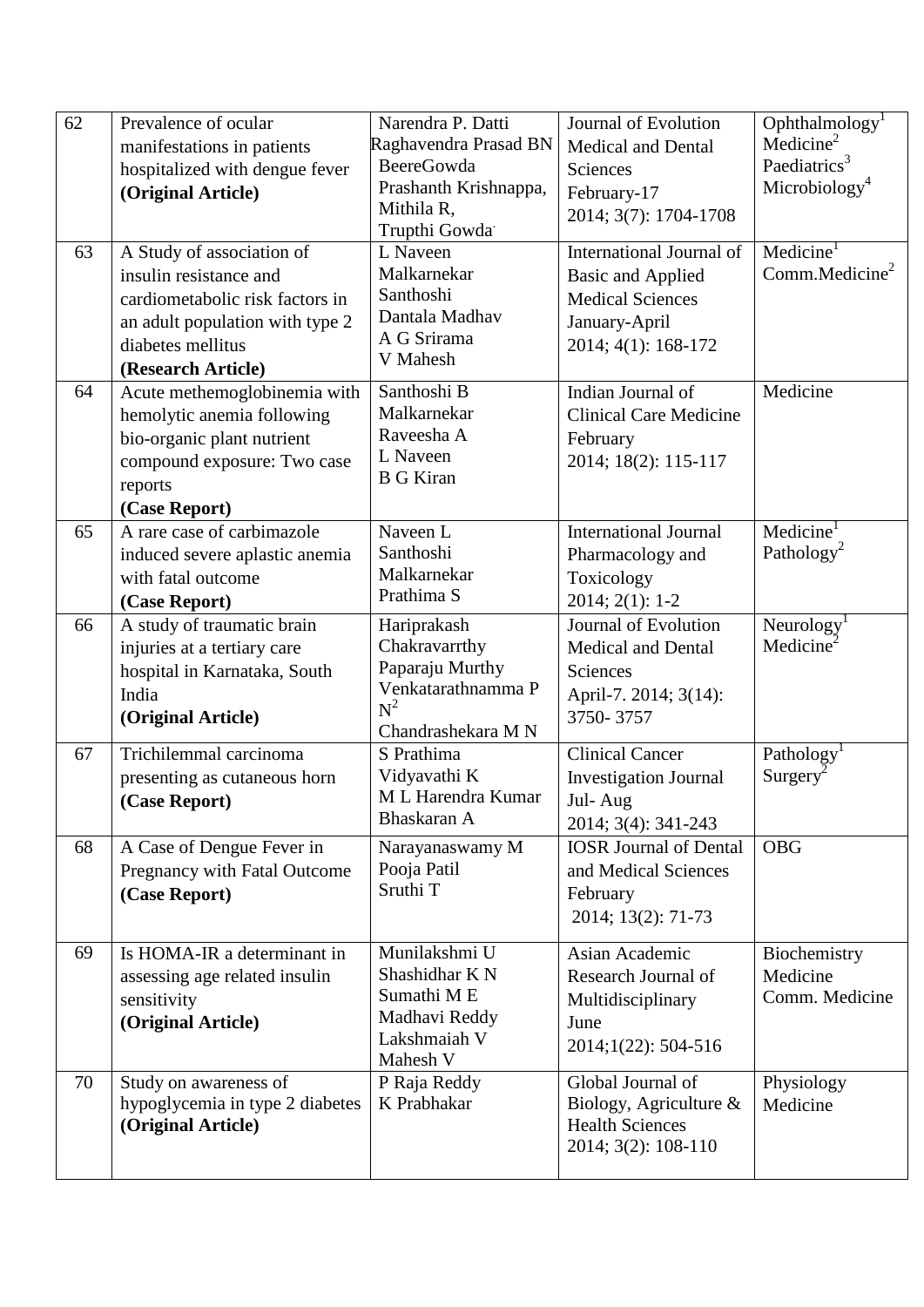| 71 | Myositis due to Consumption of                              | Agarwal A                                         | Indian Journal of             | Medicine                 |
|----|-------------------------------------------------------------|---------------------------------------------------|-------------------------------|--------------------------|
|    | <b>Swarmer Termites: A Case</b>                             | Venkatarathnamma PN                               | Forensic Medicine &           |                          |
|    | Report                                                      | Srinivasa S V                                     | Toxicology                    |                          |
|    | (Case Report)                                               |                                                   | 2014; 8(2): 177-179           |                          |
| 72 | A Rare Case of Fatal                                        | <b>B J Kiran</b>                                  | Indian Journal of             | Medicine                 |
|    | Cardiotoxicity and                                          | Venkatarathnamma PN                               | Forensic Medicine &           |                          |
|    | Methemoglobinemia Following                                 | Srinivasa S V                                     | Toxicology                    |                          |
|    | Nitrobenzene Poisoning                                      | K Sabari Girish                                   | July-December                 |                          |
|    | (Case Report)                                               |                                                   | 2014; 8(2): 212-214           |                          |
| 73 | A study of acute renal failure in                           | <b>B</b> R Kiran                                  | Journal of Integrative        | <b>External faculty</b>  |
|    | patients associated with acute                              | J Shashibhusan                                    | Nephrology and                | Pharmacology             |
|    | liver dysfunction at vims                                   | <b>B</b> Asha                                     | Andrology                     |                          |
|    | combined hospital                                           | <b>B</b> Rakesh                                   |                               |                          |
|    | (Original Article)                                          | <b>G</b> R Srikanth                               | 2014; 1(1): 44-47             |                          |
| 74 | Multinodular goiter with                                    | Ravi M                                            | Indian Journal of             | Anaesthesiology          |
|    | retrosternal extension causing                              | <b>B R Krishna Kumar</b>                          | <b>Critical Care Medicine</b> |                          |
|    | airway obstruction:                                         | N Suresh Kumar                                    | August                        |                          |
|    | Management in intensive                                     | R B Rakesh                                        | 2014; 18(8): 543-544          |                          |
|    | ca76re unit and operating room                              | K R Archana                                       |                               |                          |
|    | (Letter to the Editor)                                      | <b>B</b> G Harish                                 |                               |                          |
| 75 | Red flag in granular cell                                   | A Hemalatha                                       | <b>Clinical Cancer</b>        | Pathology                |
|    | tumors: Role of a Pathologist                               | Priya T Rajan                                     | <b>Investigation Journal</b>  | Surgery                  |
|    | (Case Report)                                               | <b>CRBR</b> Prasad                                | 2014; 3(5): 2014              |                          |
|    |                                                             | M Ambikavathy                                     |                               |                          |
|    |                                                             |                                                   |                               |                          |
| 76 | Micronuclei in breast aspirates.                            | A Hemalatha                                       | Journal of Cancer             | Pathology                |
|    | Is scoring them helpful?                                    | T N Suresh                                        | Research and                  |                          |
|    | (Original Article)                                          | <b>ML</b> Harendrs Kumar                          | Therapeutics                  |                          |
|    |                                                             |                                                   | 2014; 10(2): 309-311          |                          |
| 77 | Prospective, randomized,<br>double blinded controlled trial | Induja Rajendran<br>Asha B                        | Indian Journal of Pain        | <b>MBBS</b> student      |
|    |                                                             |                                                   | 2014; 28(3): 155-159          | Pharmacology             |
|    | of gabapentin and pregabalin as<br>pre emptive analgesia in | <b>Bikash Ranjan Meher</b><br>Srikanth Srinivasan |                               | <b>External faculty</b>  |
|    | patients undergoing lower                                   |                                                   |                               |                          |
|    | abdominal and limb surgery                                  |                                                   |                               |                          |
|    | under spinal anaesthesia                                    |                                                   |                               |                          |
|    | (Original Article)                                          |                                                   |                               |                          |
| 78 | Dexamethasone as an additive                                | Suresh Kumar N                                    | Journal of Clinical and       | Anaesthesiology          |
|    | to Bupivacaine in Fascia Iliaca                             | Kiran N                                           | Diagnostic Research           |                          |
|    | <b>Compartment Block: A</b>                                 | Ravi M                                            | August                        |                          |
|    | prospective, randomized and                                 | Don Sebastian                                     | $2014: 8(8): 5-8$             |                          |
|    | double blind study                                          | Punith Gowda R M                                  |                               |                          |
|    | (Original Article)                                          |                                                   |                               |                          |
| 79 | Chromoblastomycosis                                         | Muktamani G                                       | International Journal of      | Dermatology <sup>1</sup> |
|    | (Case Report)                                               | Rajendra Okade                                    | Biological & Medical          | Pathology                |
|    |                                                             | Vidyavathi K                                      | Research                      | Microbiology             |
|    |                                                             | Prakruthi K N                                     | 2014; 5(2): 4104-4106         |                          |
|    |                                                             | Trupthi Gowda                                     |                               |                          |
|    |                                                             |                                                   |                               |                          |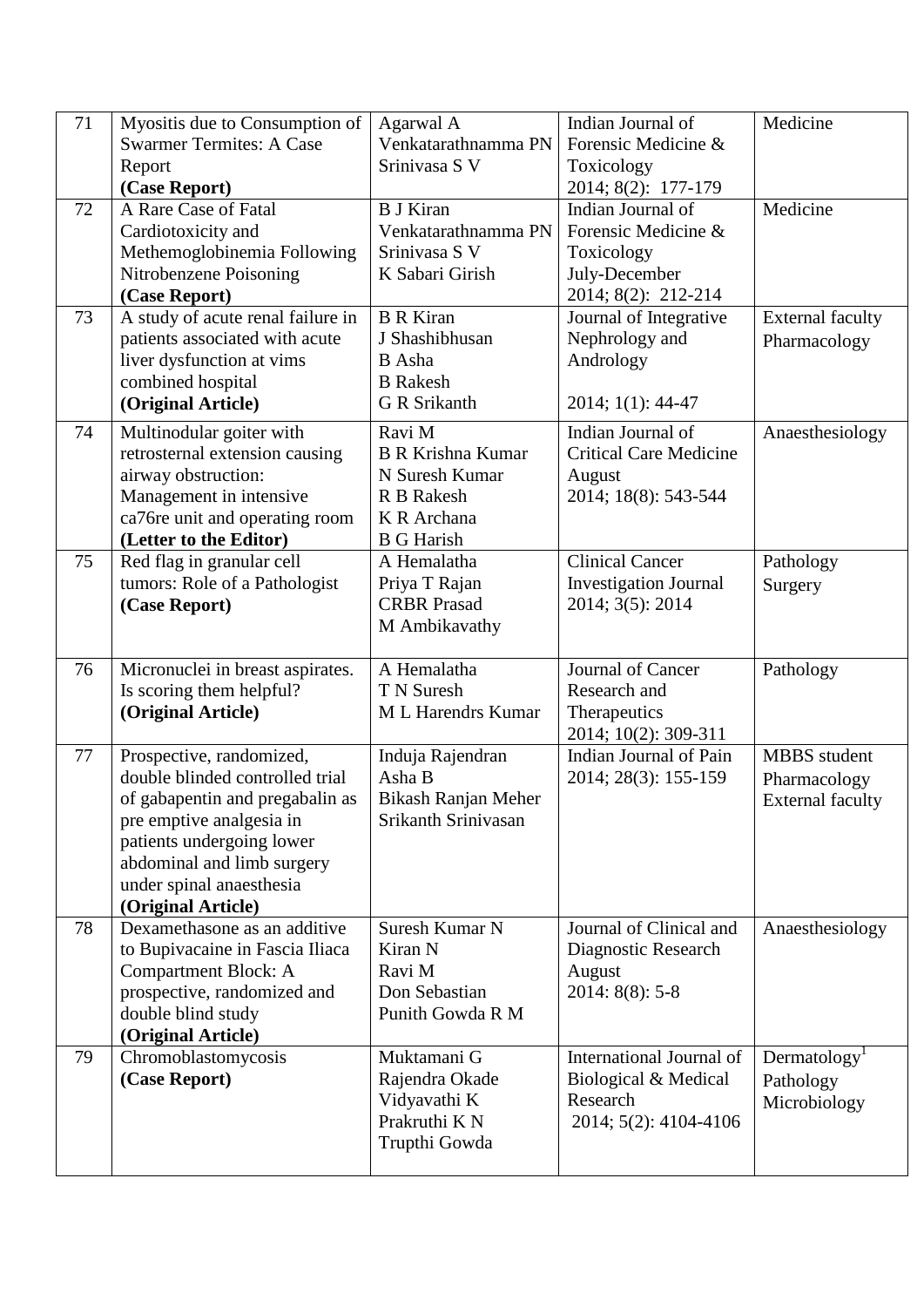| 80 | Effect of Gestational Age,                                         | Vidyavathi K            | Journal of Clinical                       | Pathology                     |
|----|--------------------------------------------------------------------|-------------------------|-------------------------------------------|-------------------------------|
|    | Prematurity and Birth Asphyxia                                     | A Deepthi               | Neonatology                               | Paediatrics                   |
|    | on Platelet Indices in Neonates                                    | M L Harendra Kumar      | July-Sept.                                | <b>OBG</b>                    |
|    | (Original Article)                                                 | Krishnappa J            | 2014; 3(3): 144-147                       |                               |
|    |                                                                    | Narayanaswamy M         |                                           |                               |
| 81 | Objective triggered learning: A                                    | Mamata K                | Journal of Educational                    | Microbiology                  |
|    | method to put objectives to                                        | Prasad S R              | Research & Medical                        |                               |
|    | work                                                               | Parimala S              | Teacher                                   |                               |
|    | (Educational Research)                                             | Beena P M               | $2014; 2(1): 9-13$                        |                               |
| 82 | Role of noninvasive ventilation                                    | <b>Suresh Kumar</b>     | Journal of Clinical and                   | Anaesthesiology               |
|    | in weaning a patient of chronic                                    | Don Sabastion           | <b>Biomedical Sciences</b>                |                               |
|    | obstructive pulmonary disease                                      | Anand T Talikoti        | April-June                                |                               |
|    | with persistent hypercapnoea                                       | Ravi M                  | 2014; 4(2): 294-296                       |                               |
|    | from mechanical ventilation                                        | Dinesh K                |                                           |                               |
|    | (Case Report)                                                      | Ramesh Kumar P B        |                                           |                               |
| 83 | Lymphatic Filariasis                                               | <b>B</b> G Ranganath    | Journal of Clinical and                   | Comm. Medicine                |
|    | <b>Elimination: Operational</b>                                    |                         | <b>Biomedical Sciences</b>                |                               |
|    | Research - Need of the Hour                                        |                         | April-June                                |                               |
|    | (Editorial)                                                        |                         | 2014; 4(2): 265-266                       |                               |
| 84 | A case of isolated nasal bone                                      | Gurcharan Singh         | Journal of Clinical and                   | <b>Plastic Surgery</b>        |
|    | osteomyelitis                                                      | Lalith Sagar K          | <b>Biomedical Sciences</b>                | Gen Surgery                   |
|    | (Case Report)                                                      | Naveen Kumar H R        | April-June                                |                               |
|    |                                                                    |                         | 2014; 4(2): 286-288                       |                               |
| 85 | Blood Culture – A must and of                                      | Prabhakar K,            | Journal of Clinical and                   | Medicine                      |
|    | Utmost Importance In Medical                                       | Srikanth RammohanT,     | <b>Biomedical Sciences</b>                | Microbiology                  |
|    | <b>Intensive Care Wards</b>                                        | Beena P M.              | April-June                                |                               |
|    | (Case Series)                                                      |                         | 2014; 4(2): 286-288                       |                               |
| 86 | A study of the effect of isolated                                  | Nita Jang Datta,        | Annals of Health &                        | External faculty <sup>1</sup> |
|    | folic acid deficiency on lens in                                   | Geetha S.               | <b>Health Sciences</b>                    | Physiology <sup>2</sup>       |
|    | adolescent rats                                                    |                         | Jul-Dec.                                  |                               |
| 87 | (Short Communication)<br>Jaundice evaluation in medical            | Mannava Anil Kumar      | 2014; 1(2): 139-142                       | Medicine                      |
|    |                                                                    | PN Venkatarathnamma     | Journal of Biological &                   |                               |
|    | wards, study in a rural medical<br>college hospital in South India |                         | Scientific Opinion<br>2014; 2(3): 217-220 |                               |
|    | (Research Article)                                                 |                         |                                           |                               |
| 88 | Comparison of point of care                                        | Sudha Reddy V R         | Journal of Clinical and                   | Paediatrics <sup>1</sup>      |
|    | testing of glucose by B Braun                                      | Sumathi ME              | Diagnostic Research                       | Biochemistry                  |
|    | <b>Blucometer and Hemocue</b>                                      | Beere Gowda Y C         | July                                      |                               |
|    | Glucose 201+ Analyser Versus                                       | <b>Mohamed Suhail S</b> | 2014; 8(7): 11-13                         |                               |
|    | Centralised testing in NICU                                        |                         |                                           |                               |
|    | (Original Article)                                                 |                         |                                           |                               |
| 89 | Prognostic significance of                                         | M E Sumathi             | Toxicology                                | Biochemistry                  |
|    | various biochemical parameters                                     | S Harish Kumar          | International                             |                               |
|    | in acute organophosphorus                                          | K N Shashidhar          | May-Aug                                   |                               |
|    | poisoning                                                          | Nandini Takkalaki       | 2014; 21(2): 167-171                      |                               |
|    | (Original Article)                                                 |                         |                                           |                               |
| 90 | A study of Awareness of family                                     | Ravishankar S           | International Journal of                  | Comm. Medicine                |
|    | planning services among rural                                      | Anil N <sub>S</sub>     | Contemporary                              |                               |
|    | women of Kolar district                                            | Muninarayana C          | Medicine                                  |                               |
|    | (Original Article)                                                 | Mahesh V                | 2014; 2(2): 193-197                       |                               |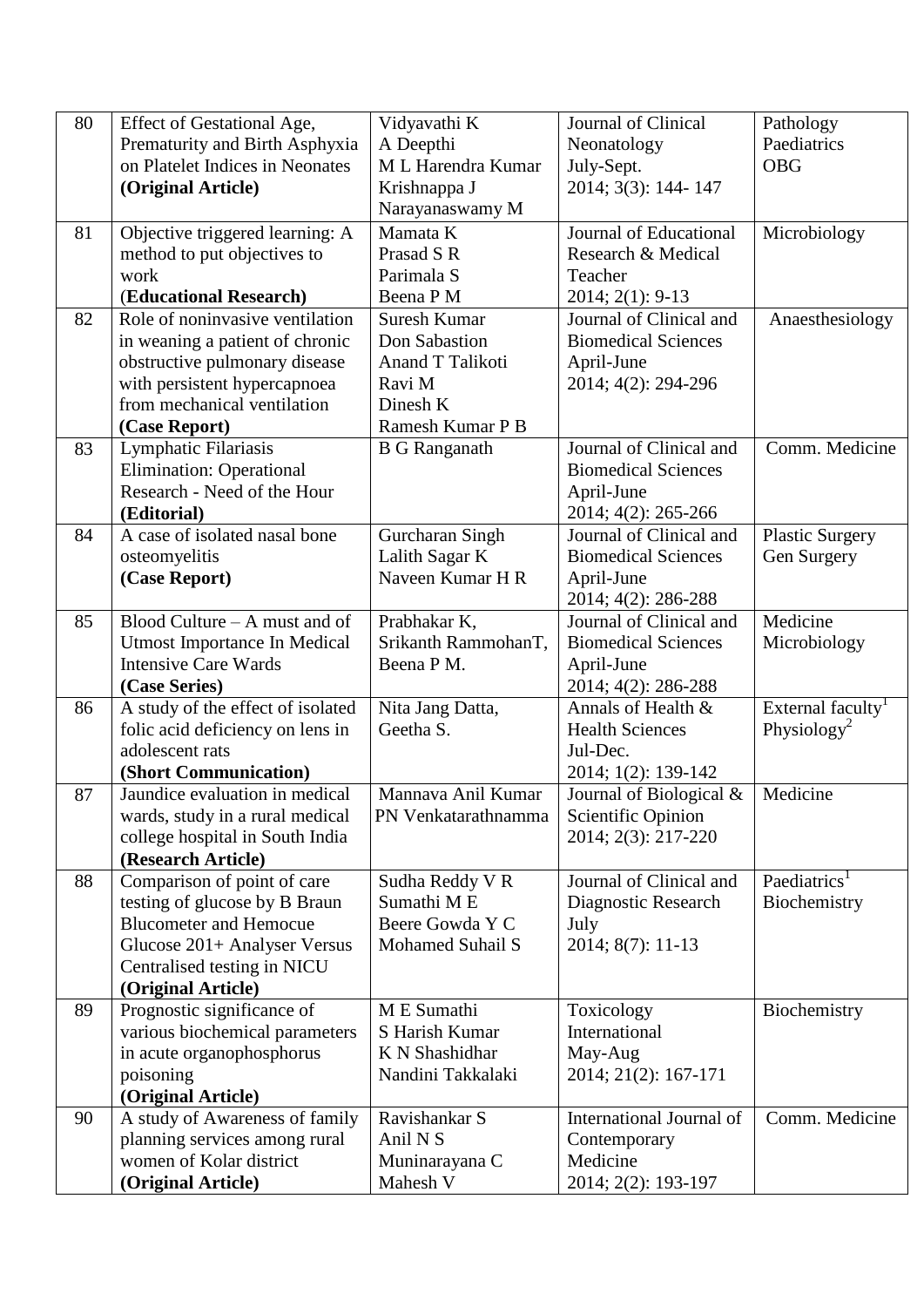| 91 | Serum total bilirubin levels in    | Prabhavathy K                               | <b>IOSR</b> Journal of         | Biochemistry              |
|----|------------------------------------|---------------------------------------------|--------------------------------|---------------------------|
|    | diabetic retinopathy $- A$ case    | Mamatha Kunder                              | Pharmacy                       |                           |
|    | control study                      | Shashidhar K N                              | August                         |                           |
|    | (Original Article)                 | Harish R                                    | 2014; 4(8): 01-06              |                           |
| 92 | $HbA_{1C}$ : Is it ready as a      | Harish R                                    | Journal of                     | Biochemistry              |
|    | Primetime tool for predicting      | Shashidhar K N                              | Pharmaceutical and             | Medicine                  |
|    | myocardial infarction?             | Lakshmaiah V                                | Scientific Innovation          |                           |
|    | (Original Article)                 | Esha mati                                   | Jul-Aug                        |                           |
|    |                                    |                                             | 2014; 3(4): 353-357            |                           |
| 93 | Medially placed vagus nerve in     | A Sagayaraj                                 | European Archives of           | <b>ENT</b>                |
|    | relation to common carotid         | Ravi Padmakar Deo                           | Oto-Rhino                      |                           |
|    | artery: A pointer to a non-        | Shuaib Merchant                             | Laryngology and Head           |                           |
|    | recurrent laryngeal nerve          | S M Azeem                                   | & Neck                         |                           |
|    | (Case report)                      | Mohiyuddin                                  | <b>Published online:</b>       |                           |
|    |                                    | Abhishek C Nayak                            | 23 September 2014              |                           |
|    |                                    |                                             | DOI 10.1007/s00405-            |                           |
|    |                                    |                                             | 014-3298-6                     |                           |
| 94 | Evaluation of soft & hard tissue   | Harshitha K R                               | Journal of                     | Dentistry                 |
|    | changes after anterior segmental   | Srinath N                                   | <b>Clinical and Diagnostic</b> | <b>External faculty</b>   |
|    | osteotomy                          | Sunil K Christopher <sup>2</sup>            | Research                       |                           |
|    | (Original Article)                 | H Nanda Kumar <sup>2</sup>                  | September                      |                           |
|    |                                    |                                             | 2014: 8(9): 7-10               |                           |
| 95 | A rare case of massive             | <b>Rahul Valisetty</b>                      | Journal of evaluation of       | Medicine                  |
|    | envenomation of honey bees         | PN Venkatarathnamma                         | <b>Medical and Dental</b>      |                           |
|    | with anaphylaxis                   | <b>BN</b> Raghavendra                       | Sciences                       |                           |
|    | (Case report)                      | Prasad                                      | 2014; 3(54): 12513-16          |                           |
|    |                                    | Uphar guptha                                |                                |                           |
| 96 | Evaluation of multiple             | Parimala S <sup>1</sup>                     | International Journal of       | Microbiology              |
|    | laboratory methods in the          | T Venkateswarao <sup>2</sup>                | Medicine and Public            | <b>External faculty</b>   |
|    | diagnosis of extrapulmonary        | Harendra Kumar M L <sup>3</sup>             | Health                         | Pathology                 |
|    | tuberculosis                       | Beena P M <sup>1</sup>                      | 2014: 4(4): 482-485            |                           |
|    | (Original Article)                 |                                             |                                |                           |
| 97 | Group G streptococci in            | Parimala $S1$                               | Journal of Infectious          | Microbiology <sup>1</sup> |
|    | association with brain abscess:    | Vidya $R^1$                                 | Diseases in Developing         | Neurosurgery <sup>2</sup> |
|    | A rare occurrence                  | Bipinchandra B L <sup>1</sup>               | Countries                      |                           |
|    | (Case report)                      | Beena P M <sup>1</sup><br>Hariprakash $C^2$ | 2014; 8(11): 1488-1490         |                           |
| 98 | Patterns of maxillofacial          | Rijo M Jayaraju <sup>1</sup>                | Pan American Journal           | <b>External faculty</b>   |
|    | fractures in road traffic crashes  | A Sagayaraj <sup>2</sup>                    | of Trauma, Critical            | <b>ENT</b>                |
|    | in an Indian rural tertiary center | Mallika P Reddy <sup>3</sup>                | Care & Emergency               | Dentistry                 |
|    | (Original Article)                 | K R Harshitha <sup>3</sup>                  | Surgery                        |                           |
|    |                                    | Priyanka Majety <sup>2</sup>                | 2014; 3(2): 53-58              |                           |
| 99 | A study of the parents opinion     | Nagaraja G M                                | International Journal of       | Community                 |
|    | on discrimination among degree     | Anil N <sub>S</sub>                         | Humanitiesa and Social         | Medicine                  |
|    | college students of rural kolar    | Muninarayana C                              | <b>Sciences Invention</b>      |                           |
|    | district, South India              | Ravishankar S                               | 2014; 3(11): 56-61             |                           |
|    | (Original Article)                 |                                             |                                |                           |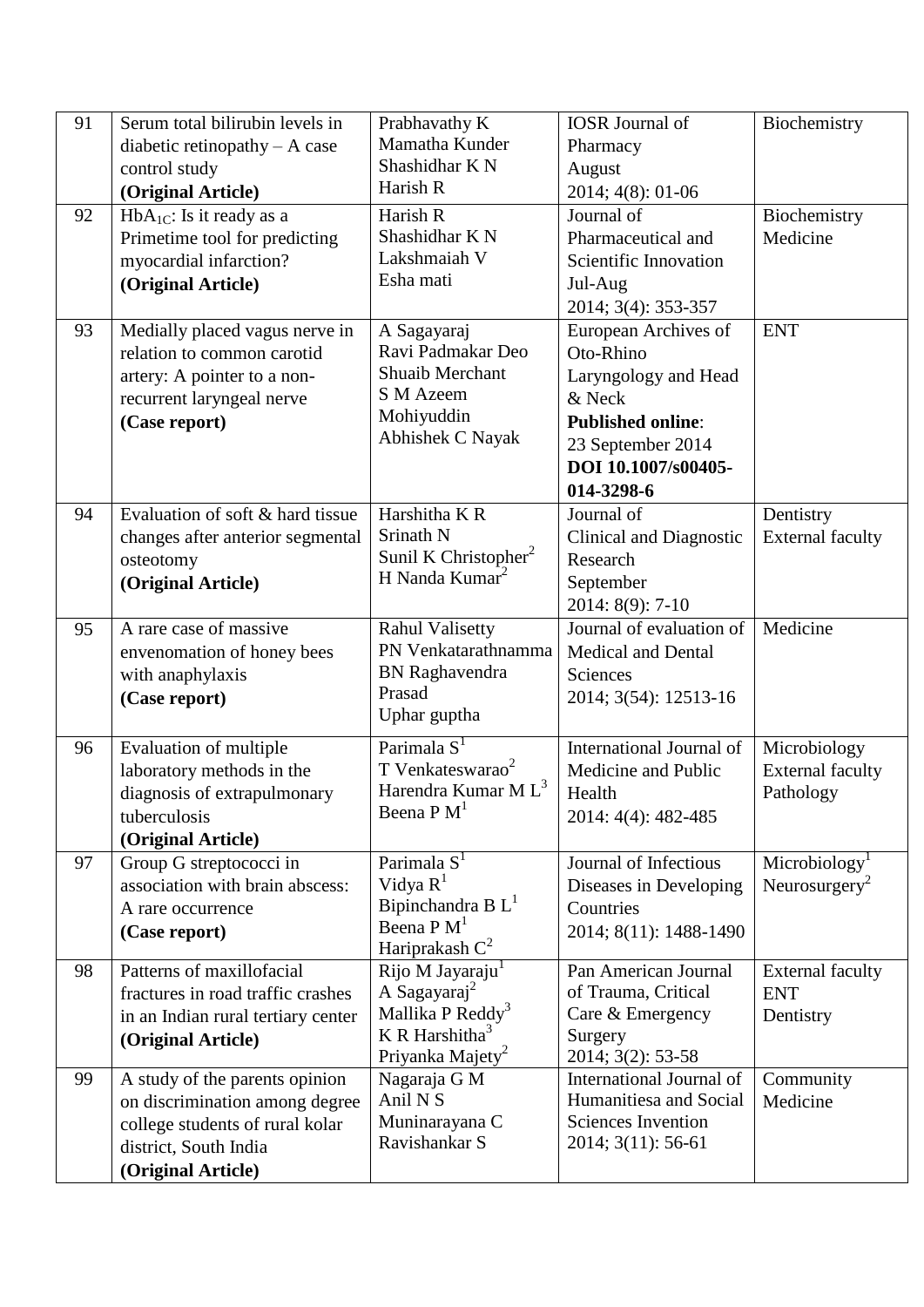| 100 | Errors in Medical Services:                              | P R Krishnaswamy       | Journal of Clinical and                              | <b>SDUAHER</b>              |
|-----|----------------------------------------------------------|------------------------|------------------------------------------------------|-----------------------------|
|     | Risks and Harm to Patients and                           |                        | <b>Biomedical Sciences</b>                           |                             |
|     | Paths to Remedy                                          |                        | 2014; 4(3):303-304                                   |                             |
|     | (Editorial)                                              |                        |                                                      |                             |
| 101 | New insights into programmed                             | C S B R Prasad         | Journal of Clinical and                              | Pathology                   |
|     | necrosis                                                 |                        | <b>Biomedical Sciences</b>                           |                             |
|     | (Editorial)                                              |                        | 2014; 4(4):339-40                                    |                             |
| 102 | <b>Assessment of Environmental</b>                       | Latha K                | Journal of Clinical and                              | Comm. Medicine              |
|     | sanitation: Co-ordination                                | Ranganath B G          | <b>Biomedical Sciences</b>                           |                             |
|     | among service providers at                               |                        | October-December                                     |                             |
|     | district level in Kolar                                  |                        | 2014; 4(4):350-52                                    |                             |
|     | (Original Article)                                       |                        |                                                      |                             |
| 103 | A Novel mutation in the                                  | D Vaigundan            | <b>Biomed Research</b>                               | <b>Allied Health</b>        |
|     | Transglutaminase - 1 gene in an                          | Neha V Kalmankar       | International                                        | Sciences                    |
|     | autosomal recessive congenital                           | J Krishnappa           | 2014                                                 | External                    |
|     | ichthyosis patient                                       | N Yellappa Gowda       | June - August                                        | Paediatrics                 |
|     | (Research Paper)                                         | <b>AVM Kutty</b>       | http://dx.doi.org/10.1155                            |                             |
|     |                                                          | P R Krishnaswamy       | /2014/706827                                         |                             |
| 104 | Attemp is a crime: a                                     | G M Nagaraj            | <b>IOSR</b> Journal of                               | Comm. Medicine <sup>1</sup> |
|     | Sociological study of sucide                             | N S Anil               | Humanities and Social                                | Psychaitry <sup>2</sup>     |
|     | attempters in R.L.Jalappa                                | S Ravishankar          | Sciences (IOSR- JHSS)                                |                             |
|     | Hospial and Research Centre,                             | Muninarayana           | April                                                |                             |
|     | Tamaka Kolar District                                    | Mohan Reddy            | 2014; 19(4): 125-130                                 |                             |
|     | Karanataka state (Original                               |                        |                                                      |                             |
|     | Article)                                                 |                        |                                                      |                             |
| 105 | A Sociological study of                                  | G M Nagaraja           | <b>International Journal of</b><br>health Sciences & | Comm.Medicine               |
|     | children irregularity and<br>Dropout from Anganwadi      | Anil<br>Muninarayana C | <b>Research March</b>                                |                             |
|     | Centre of Kolar district,                                | S Ravishankar          | 2014;4(3):23-28.                                     |                             |
|     | Karnataka State                                          |                        |                                                      |                             |
|     | (Original Article)                                       |                        |                                                      |                             |
| 106 | <b>Building Social Relationship</b>                      | G M Nagaraja           | International Journal of                             | Comm.Medicine               |
|     | and Health Habits at                                     | Anil                   | Humanities and Social                                |                             |
|     | Anganwadi Centre: A                                      | S Ravishankar          | Science invention ISSN                               |                             |
|     | Sociological Study of                                    | Muninarayana C         | (online) May                                         |                             |
|     | Anganwadi Children and                                   |                        | 2014;3(5):32-36                                      |                             |
|     | I.C.D.S. Programme, Kolar                                |                        |                                                      |                             |
|     | District, Karnataka State.                               |                        |                                                      |                             |
|     | (Research Article)                                       |                        |                                                      |                             |
| 107 | Psychosocial and Nutritional                             | Mahesh Venkatesha      | <b>International al Journal</b>                      | Comm.Medicine               |
|     | profile among Children with                              | Dattatreya D Bant      | of Health Sciences and                               | Pediatrics                  |
|     | and without HIV in Northern                              | Geeta V Bathija        | Research                                             |                             |
|     | Karnataka                                                | Lakshmi Lakkappa       | 2014;4(9):9-13                                       |                             |
|     | (Original article)                                       | Naresh Kumar S         | September<br><b>International Journal of</b>         | Comm.Medicine               |
| 108 | Participatory school health<br>education on vector borne | Prasanna Kamath        | Health promotion and                                 |                             |
|     | diseases: Engaging children as                           |                        | education.                                           |                             |
|     | change agents                                            |                        | 2014;52(2):                                          |                             |
|     | (Research Article)                                       |                        |                                                      |                             |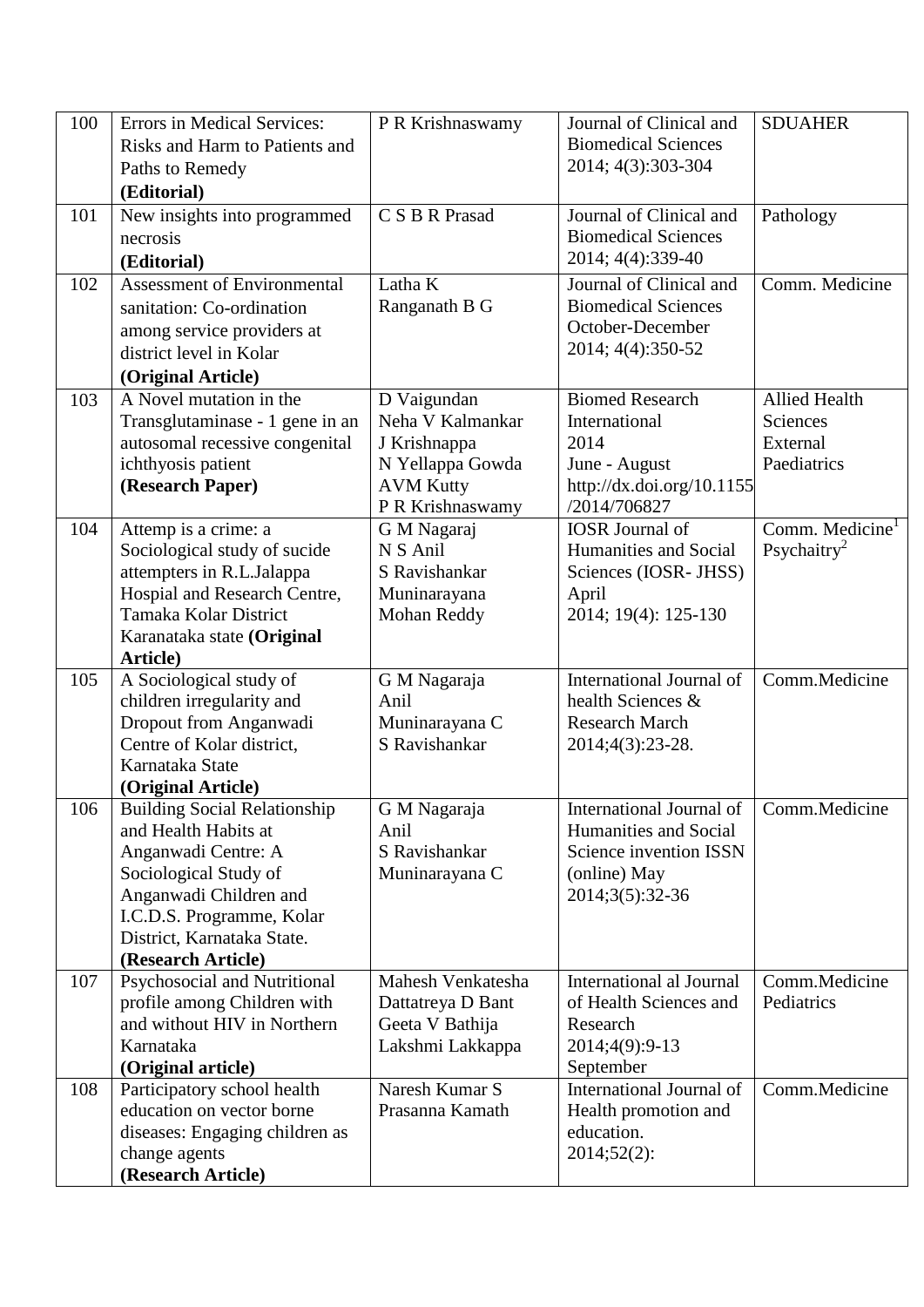| 109 | Maternal and fetal outcome<br>among abruptio placentae cases<br>at a rural tertiary hospital in<br>Karnataka, India: A<br>Retrospective analysis<br>(Research Article)                                          | Vartika Shrivastava<br>Pushpa Kotur                                                                          | International journal of<br>research in medical<br>sciences 2014;2(4):                                                   | <b>OBG</b>                                           |
|-----|-----------------------------------------------------------------------------------------------------------------------------------------------------------------------------------------------------------------|--------------------------------------------------------------------------------------------------------------|--------------------------------------------------------------------------------------------------------------------------|------------------------------------------------------|
| 110 | A Comparative Evaluation of<br>the three Different methods of<br>Endometrial Sampling in the<br>Diagnosis of Perimenopausal<br>Bleeding<br>(Original Article)                                                   | Pooja Patil<br>SuniTA Venigalla<br>Malligere Lingaiah<br>Harendra Kumar<br>Kalyani Raju                      | Journal clin Gynecol<br>Obster 2014;3(4):133-<br>137                                                                     | <b>OBG</b><br>Pathology                              |
| 111 | Multiple Hereditary Exotoses in<br>a family for three Generation of<br>Indian Orgin with review of<br>Literature<br>(Case Report)                                                                               | Kalyani R<br>Prabhakar K<br>Gopinath B<br><b>Sheik Naseer B</b><br>Krishnamurthy DS                          | Journal of Clinical and<br>Diagnostic Research<br>20 october 2014;8(10)<br><b>DOI</b><br>10.7860/JCDR/2014/82<br>28.4942 | Pathology<br>Medicine<br>Orthopaedics<br>Genomic Lab |
| 112 | Profile of Glucose intolerance<br>in HIV – Positive patients on $1st$<br>line and $2nd$ line antiretroviral<br>therapy<br>(Original Article)                                                                    | Ramaswamy N<br>Singh BN<br>Singh B<br>Asha B                                                                 | Community acquired<br>infection<br>2014;1(2) 58-61<br>r                                                                  | Pharmacology<br>Medicine                             |
| 113 | A Clinical, electrocardiography<br>and echocardiography study of<br>atrial fibrillation in a tertiary<br>care teaching hospital.<br>(Original Article)                                                          | Chandrashekar VG<br>Gadwalkar SR<br>Asha B<br><b>Basavareddy R</b>                                           | Journal of Translational<br>internal Medicine<br>2014;2(4) 168-71                                                        | Pharmacology<br>Medicine                             |
| 114 | A fatal case of fungal empyema<br>due to candida krusei and<br>candida tropicalis: a rare<br>occurrence with an atypical<br>presentation.<br>(Case Report)                                                      | Srinivasnakshatri VK,<br>Subramani P,<br>Venkateshwaraprasad<br>KN,<br>Varma P.                              | J Clin Diagn Res. 2014<br>Nov;8(11):DD01-2.<br>doi:<br>10.7860/JCDR/2014/10<br>466.5205. Epub 2014                       | Microbiology<br>Paediatrics                          |
| 115 | A comparative study of<br>mitomycin-c versus conjuctival<br>autograft following pterygium<br>excicion.<br>(Research Article)                                                                                    | Manasa Korthiwada,<br>K.Kanthamani <sup>1</sup>                                                              | Int J Biol Med Res.<br>2014;5(4):4425-4429                                                                               | Ophthalmology                                        |
| 116 | A study of efficacy and safety of<br>a mydriatic cocktail delivered<br>with a wick versus conventional<br>regimen for preoperative and<br>intraoperative mydriasis in<br>cataract surgery<br>(Research Article) | Narednra P. Datti,<br>K.Kanthamani,<br>Subhratanu<br>Chakrabarty,<br>Ashwini Ravindra<br>Mahajan,<br>Shalini | International Journal of<br>Biological $&$<br>Pharmaceutical<br>Research, 2014;5(12):<br>977-982                         | Ophthalmology                                        |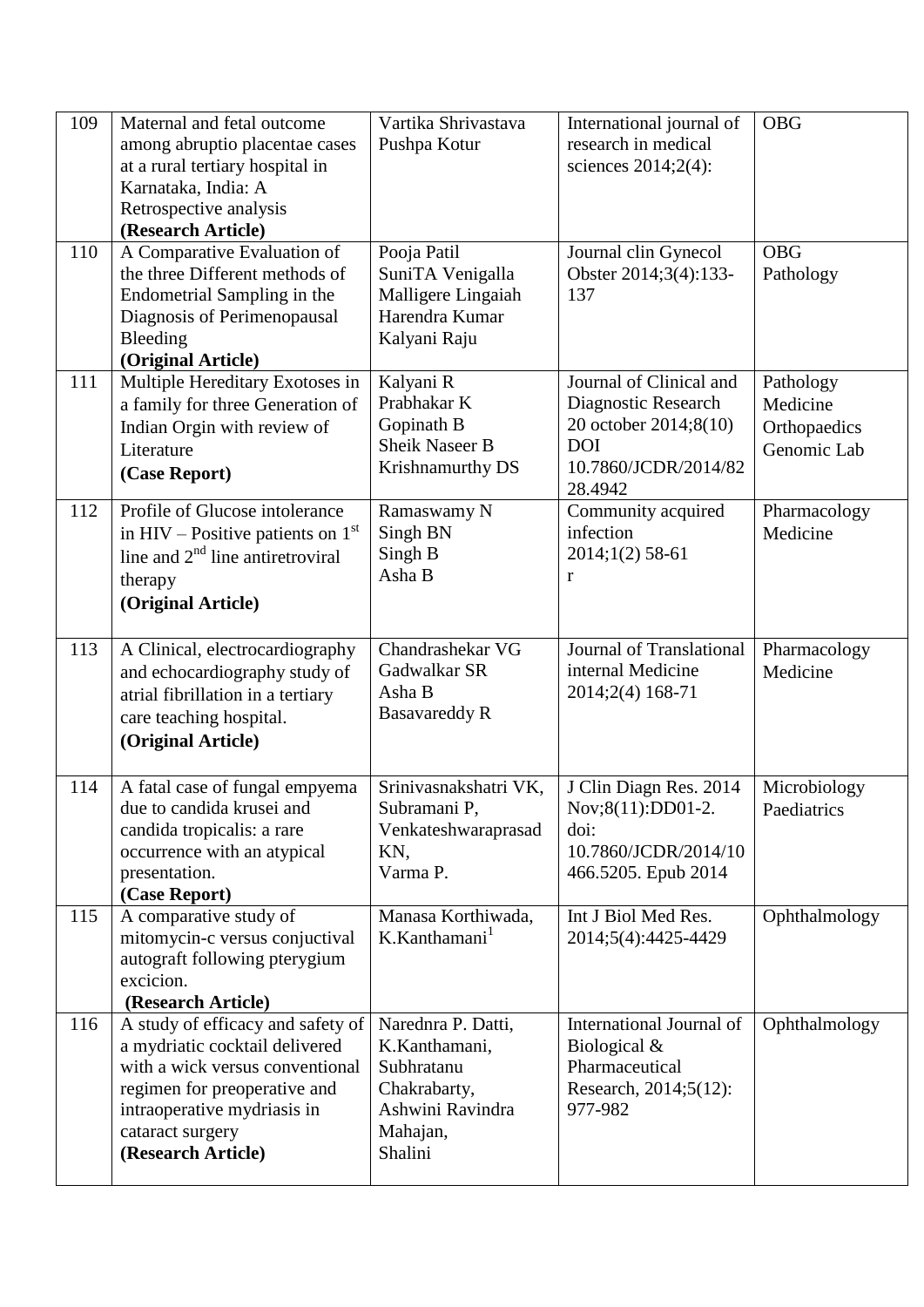| 117 | Comparison of anterior chamber      | Usha B.R,                                              | Journal of Evaluation                                | Ophthalmology             |
|-----|-------------------------------------|--------------------------------------------------------|------------------------------------------------------|---------------------------|
|     | reaction with single- piece and     | M.S.Usha                                               | of medical and Dental                                |                           |
|     | three-piece intraocular lenses in   |                                                        | <b>Sciences November</b>                             |                           |
|     | manual small incision cataract      |                                                        | 2014;3(59):13316-                                    |                           |
|     | surgery.                            |                                                        | 13322                                                |                           |
|     | (Research Article)                  |                                                        |                                                      |                           |
| 118 | Diabetic retinopathy: how aware     | Dr. Narendra P. Datti, <sup>1</sup>                    | Journal of Medical and                               | Ophthalmology             |
|     | are the physicians?                 | Ashwini Mahajan,                                       | dental sciences May                                  |                           |
|     | (Research Article)                  | Subhratanu                                             | 2014;3(20):5575-5580<br>DOI:10.14260/jemds/2014/2631 |                           |
|     |                                     | Chakrabarty, <sup>1</sup>                              |                                                      |                           |
|     |                                     | Shalini, $1$                                           |                                                      |                           |
|     |                                     | Rashmi N.R <sup>1</sup>                                |                                                      |                           |
| 119 | Trenda on oxidativestress and       | Adarsh Manjunath,                                      | International Journal of                             | <b>Allied Health</b>      |
|     | antioxidant status in fluoride      | C.D.Dayanand,                                          | Advances in Medicine.                                | Science <sup>1</sup>      |
|     | affected areas in kolar district,   | C.Muninarayana,                                        | 2014; August: 1(2): 78-                              | Biochemistry <sup>2</sup> |
|     | india                               | Pradeep Kumar Vegi                                     | 81                                                   | Comm.Medicine $3$         |
|     | (Research Article)                  |                                                        |                                                      |                           |
| 120 | Evaluation of lipid peroxidation,   | Vanishree Bambrana,                                    | American journal of                                  | <b>Allied Health</b>      |
|     | protein carbonyl content and        | C.D Dayanand,                                          | pharmacy and health                                  | Science <sup>1</sup>      |
|     | total antioxidant status in pre and | R Sheela.                                              | research                                             | Biochemistry <sup>2</sup> |
|     | post – delivery of women with       | Pradeep Kumar Vegi <sup>1</sup>                        | September                                            | OBG <sup>3</sup>          |
|     | preeclampsia                        |                                                        | 2014;2(11):2321-3647                                 |                           |
|     | (Research Article)                  |                                                        |                                                      |                           |
| 121 | Study of visual outcome and         | Sangeetha T                                            | <b>IJCRR</b> july 2014;6(13)                         | Ophthalmology             |
|     | postoperative complications in      | Narendra P Datti                                       |                                                      |                           |
|     | scleral fixated posterior chamber   |                                                        |                                                      |                           |
|     | intraocular lense implantation      |                                                        |                                                      |                           |
|     |                                     |                                                        |                                                      |                           |
|     | (Research Article)                  |                                                        |                                                      |                           |
| 122 | Effectiveness of mitomycin_c        | Narendra P Datti,                                      | <b>Interantional Journal</b>                         | Ophthalmology             |
|     | application as an adjunct in        | Nagesha C.K,                                           | Res. Rev, March                                      |                           |
|     | surgeries for recurrent pterygium   | Rashmi N.R,                                            | 2014;6(06)                                           |                           |
|     | - a meta analysis                   | Shalini,                                               |                                                      |                           |
|     | (Research Article)                  |                                                        |                                                      |                           |
| 123 | <b>Evaluation of cervical</b>       | Sindhoori Komma <sup>1</sup>                           | <b>International Journal</b>                         | Radio-                    |
|     | lymphadenopathy by ultrasound       | Munirantha.N                                           | Bio Med Res 2014;                                    | Diognosis <sup>1</sup>    |
|     | in comparison with fnac.            | TN Suresh <sup>2</sup>                                 | 5(4).4448-54                                         | Pathology <sup>2</sup>    |
|     | (Case Report)                       | Purnima Hegde <sup>1</sup><br>Navin Kumar <sup>1</sup> |                                                      |                           |
| 124 | A rare case of centre pontine       | Jayadeva phurailatpam                                  | Journal Medicine Sci                                 | Radiodiagnosis            |
|     | myelinoysis                         | <b>B.N.Kishore Kumar</b>                               | Clin res 2014;2(8).                                  |                           |
|     | (Case Report)                       | Anil Kumar Sakalecha                                   | 2039-41                                              |                           |
|     |                                     | Rajkumar                                               | August                                               |                           |
| 125 | Evaluation of mammography,          | Jayadeva phurailatpam                                  | <b>International Journal</b>                         | Radiodiagnosis            |
|     | sonomammography in                  | Anil Kumar Sakalecha                                   | <b>Bio Med Res</b>                                   | Pathology                 |
|     | correlation with fine needle        | <b>CSBR</b> Prasad                                     | 2014;5(3):4370-4376                                  |                           |
|     | aspiration of breast lumps.         | <b>B.N.Kishore Kumar</b>                               |                                                      |                           |
|     | (Case Report)                       | Purnima Hegde                                          |                                                      |                           |
|     |                                     |                                                        |                                                      |                           |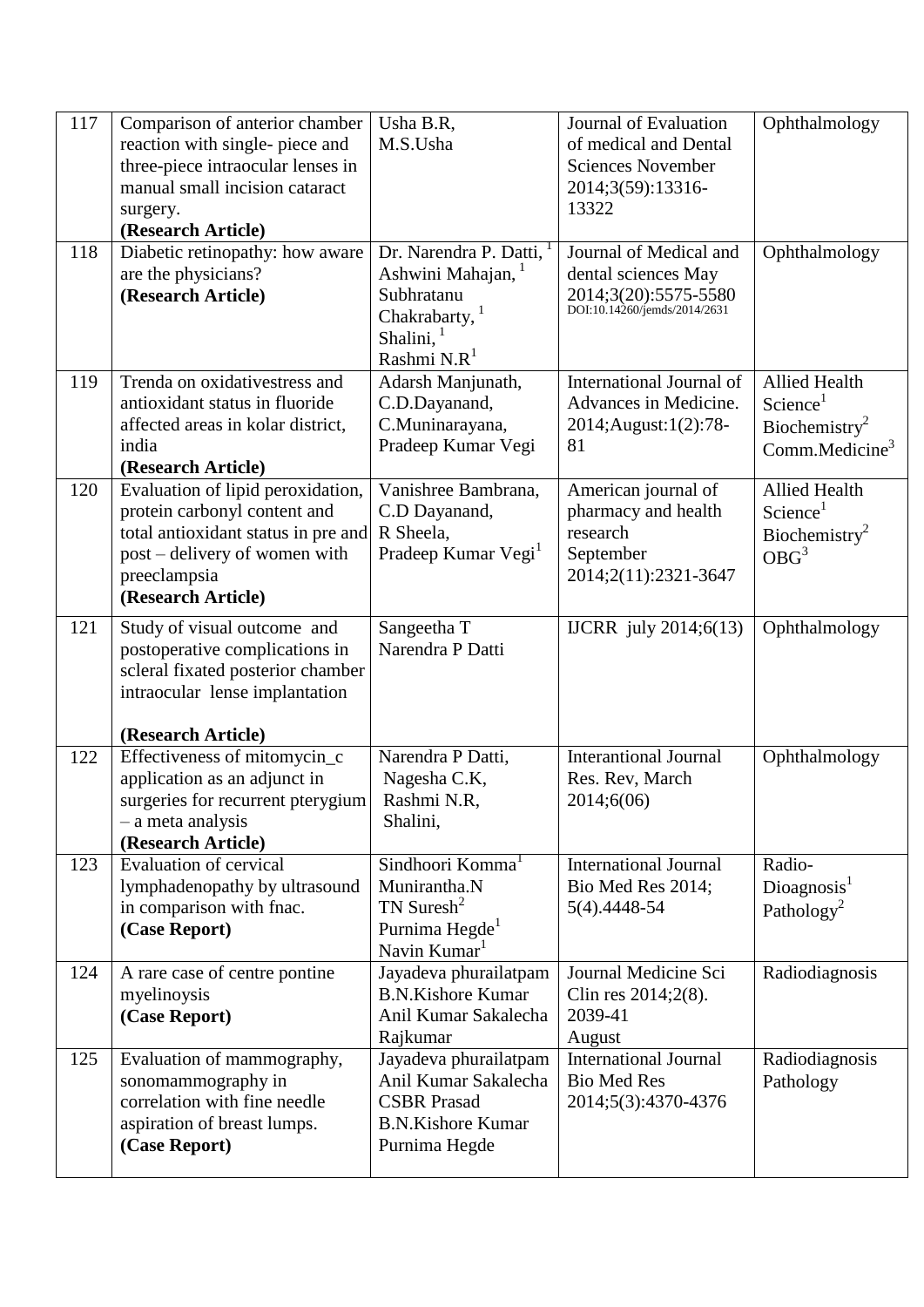| 126 | An interesting case of diabetic                        | N.Srichandhanreddy <sup>2</sup>           | Journal Evol Med Dent                    | Radiodiagnosis <sup>1</sup> |
|-----|--------------------------------------------------------|-------------------------------------------|------------------------------------------|-----------------------------|
|     | muscle infarction.                                     | Jagadish <sup>1</sup>                     | Sci                                      | Pathology <sup>3</sup>      |
|     | (Case Report)                                          | Suresh $TN^3$                             | 2014;3(34)9081-5                         | Medicine <sup>2</sup>       |
|     |                                                        | Venkataranthamma.P.N                      |                                          |                             |
|     |                                                        |                                           |                                          |                             |
| 127 | Clinicopathological correlation                        | Pannayanapalya, <sup>2</sup>              | Asian pacific Journal of                 | Pathology <sup>1</sup>      |
|     | of cervical carcinoma: a tertiary                      | Suresh Shruthi,                           | cancer Prevention                        | OBG <sup>2</sup>            |
|     | hospital based study                                   | Raju Kalyani,                             | 2014;15(4):1671-                         |                             |
|     | (Research Article)                                     | Lee Jun Kai,                              | 1674.1.500                               |                             |
|     |                                                        | Mariyappa,<br>Narayanaswamy. <sup>2</sup> |                                          |                             |
| 128 | Sinonasal carcinoma $-$ a report                       | Kalyani R.                                | Journal of Clinical and                  | Pathology                   |
|     | of two cases.                                          | Aparna N                                  | Diagnostic Research                      | <b>ENT</b>                  |
|     | (Case report)                                          | Shivaprakash.                             | 2014;8:149-150                           |                             |
| 129 | Role of blood grouping as $a$                          | Haswini L,                                | <b>Clinical Cancer</b>                   | Pathology <sup>1</sup>      |
|     | prognostic marker in breast                            | Suresh $T.N^1$                            | <b>Investigation Journal</b>             | Surgery                     |
|     | carcinoma its relationship with                        | Hemalatha A. $1$                          | 2014;3(6):497-501                        |                             |
|     | histological and hormonal                              | Harendra Kumar M.L                        |                                          |                             |
|     | prognostic markers.                                    | Bhaskaran A                               |                                          |                             |
|     | (Research Article)                                     |                                           |                                          |                             |
| 130 | Two rhinoliths in a single nasal                       | Vishal Parasad, 2                         | <b>Clinical Rhinology</b>                | Pathology1                  |
|     | cavity in an elderly patient                           | Chandrakala,2                             | 2014;7(2):76-79                          | ENT <sub>2</sub>            |
|     | mimicking fungal sinusitis.                            | Krishnappa,3                              | May -August                              | Peadiatrcis3                |
|     | (Case report)                                          | Suresh.T.N1                               |                                          |                             |
|     |                                                        | Harshitha T Rajanna2                      |                                          |                             |
| 131 | Can red cell distribution width                        | <b>Umesh Babu R</b>                       | Journal of the Indian                    | Forensic                    |
|     | (rdw) predict the mortality in                         | Prathima S                                | Society of Toxicology                    | Medicine                    |
|     | organophosphorus and                                   | Murali Mohan MC                           | (JIST)                                   | Pathology                   |
|     | carbamate insecticide poisoning?<br>(Research Article) |                                           | Jul-Dec 2014;10(2):19-<br>22             |                             |
| 132 | Estimation of stature from                             | Dayanand R                                | International Journal of                 | Forensic                    |
|     | dimension of foot                                      | <b>Umesh Babu R</b>                       | Med Toxicology and                       | Medicine                    |
|     | (Case Report)                                          | Kiran J                                   | <b>Forensic Medicine</b>                 |                             |
|     |                                                        |                                           | $2014;4(1):1-5$                          |                             |
| 133 | A rare case of acute pancreatitis                      | Santhoshi malkarnekar                     | Tropical journal of                      | Medicine                    |
|     | following snake envenomation                           | Naveena L                                 | medical research Sep                     |                             |
|     | with fatal outcome                                     |                                           | 2014;17(2):137-139                       |                             |
|     |                                                        |                                           | July-December                            |                             |
|     | (Case report)                                          |                                           |                                          |                             |
| 134 | Cutaneous larva migrans: a case                        | Rajesh G                                  | International Journal of                 | Dermatology                 |
|     | report.                                                | Raghavendra BN                            | Health information and                   |                             |
|     |                                                        | Sathish S                                 | medical Research                         |                             |
|     | (case report)                                          | Rajeshekar TS                             | 2014;1(4):32-33<br><b>July September</b> |                             |
| 135 | Outcome of locking compression                         | Umapathi Chowdary <sup>1</sup>            | Journal of orthopaedics                  | Orthopaedics <sup>1</sup>   |
|     | plating for proximal humeral                           | Hari Prasad <sup>1</sup>                  | surgery April                            |                             |
|     | fractures: a prospective study.                        | P Krishna                                 | 2014;22 (1):4-8.                         |                             |
|     | (Research Article)                                     | Subramanyam <sup>1</sup>                  | 1.58                                     |                             |
|     |                                                        |                                           |                                          |                             |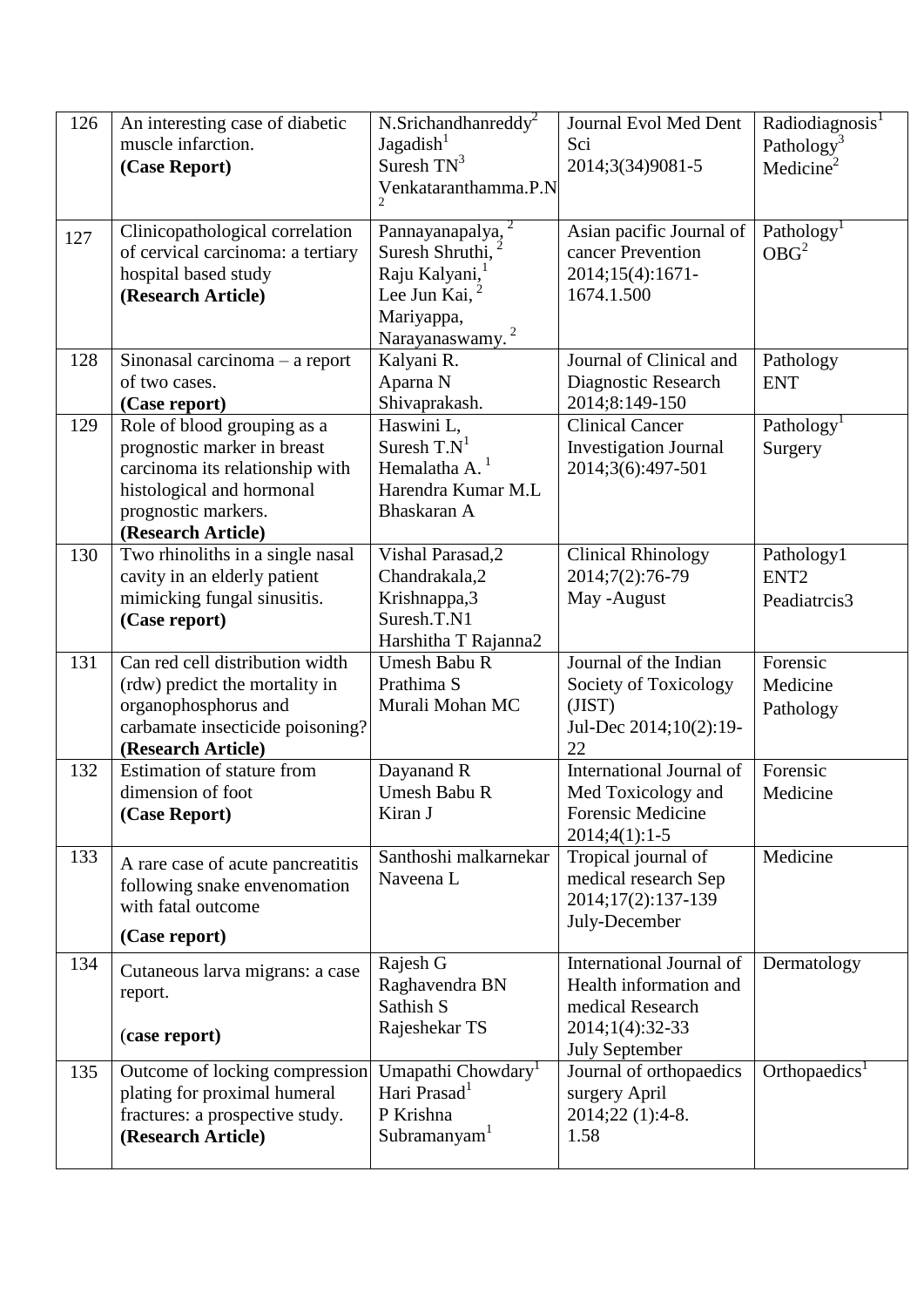| 136 | Surgical management of fracute<br>neck of femur using cannulated<br>cancellous screws in patients<br>aged more than 50 year.<br>(Research Article)                        | Nagakumar JS<br>Samarth Arya<br>Manohar P V<br><b>Shaikh Nazeer B</b>                                                 | International Journal of<br>Pharma and Bio<br><b>Sciences October</b><br>2014;5(4)(B):980-986<br>2.958 | Orthopaedics                           |
|-----|---------------------------------------------------------------------------------------------------------------------------------------------------------------------------|-----------------------------------------------------------------------------------------------------------------------|--------------------------------------------------------------------------------------------------------|----------------------------------------|
| 137 | Floating shoulder with the lateral<br>clavicular fragment impinging on<br>parietal pleura:<br>(case report)                                                               | Samartha Arya<br>Anil Kumar S V<br>Manohar PV<br>Siva Mahesh S                                                        | International Journal of<br>biomedical and advance<br>research October<br>2014;5(10):537-539           | Orthpaedics                            |
| 138 | Variations of greater splanchnic<br>nerve.(Case report)                                                                                                                   | Ashwini N S                                                                                                           | Anatomic Karnataka<br>2014;8(1):40-46                                                                  | Anatomy                                |
| 139 | Student perspective of improving<br>learning in anatomy.<br>(Research Article)                                                                                            | Sangeetha M<br>Shashidhar K<br>Shilpa N<br>Varalakshmi KL                                                             | International Journal of<br>Current research.<br>2014;6(9)                                             | Anatomy                                |
| 140 | Anthropometric and biochemical<br>markers to assess the risk factors<br>for metabolic syndrome in south<br>indian non-diabetic rural<br>population.<br>(Research Article) | Madavi Reddy M<br>Raja Reddy P<br>Munilakshmi U<br>Lakshmaiah V                                                       | International Journal of<br><b>Medicine Photon</b><br>2014;103:179-186<br>4.13<br>May -July            | Medicine<br>Physiology<br>Biochemistry |
| 141 | Effect of body mass index on<br>cardiorespiratory fitness in<br>young healthy males.<br>(Case Report)                                                                     | Laxmi CC<br>Udaya I B<br>Vinutha Shankar S                                                                            | International journal of<br>Scientific and Research<br>Publications<br>2014;4(2):1-4:1.22              | Physiology                             |
| 142 | Thyroid ima artery : a report of<br>two cases.<br>(Case Report)                                                                                                           | Sagaya Raj<br>S M Azeem<br>Mohiyuddin<br>Shiub Merchant<br>Rijo M Jayaraj<br><b>Beauty Ssasidharan</b>                | <b>International Journal</b><br><b>Head Neck Surgery May</b><br>-August<br>2014;5(2):89-90<br>0.23     | <b>ENT</b>                             |
| 143 | Cervical chondrosarcoma - rare<br>malignancy: a case report<br>(Case Report)                                                                                              | <b>Shiub Merchant</b><br><b>S</b> M Azeem<br>Mohiyuddin<br>Rudrappa<br>R P Deo<br>Sagaya Raj A<br>Lakshmi R<br>Menon  | <b>Indian Journal Surg</b><br>oncol<br>September<br>2014;DOI<br>10.1007/s13193-014-<br>0350-3:2.396    | <b>ENT</b>                             |
| 144 | Selective neck dissection: a<br>novel technique for second<br>branchial arch anomalies<br>(Research Article)                                                              | Shuib Merchant<br><b>SM</b> Azeem<br>Mohiyuddin<br>Ravindra P Deo<br>Sagaya Raj<br>Samadani Nawaz<br>Kouser Mohammadi | Intenational Journal of<br>Head & Neck Surgery<br>May-August<br>$2014;5(2):57-60$                      | <b>ENT</b>                             |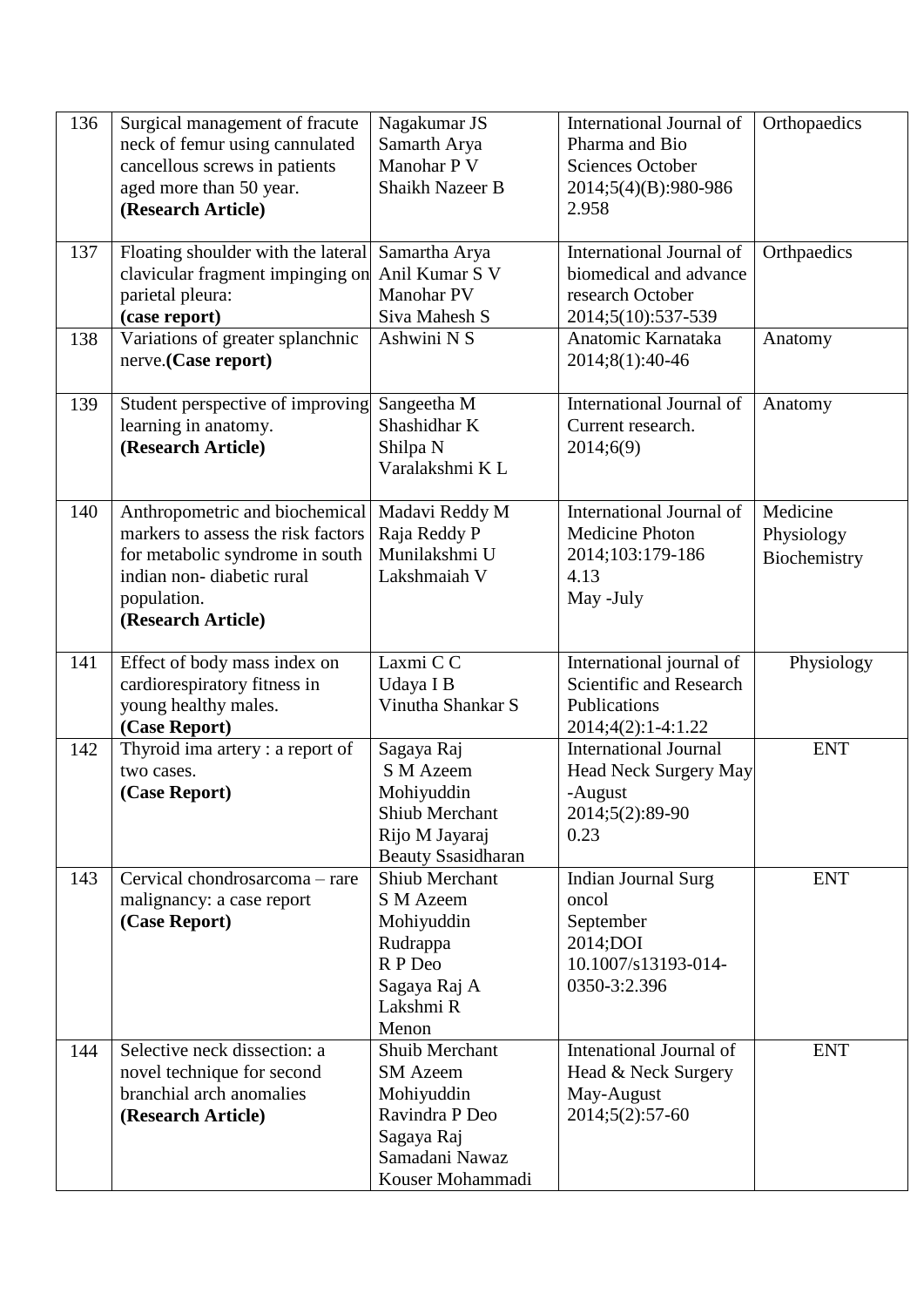| 145 | Meckel's diverticulam as a        | D.Srinivasan          | Journal of Med and Dent  | Surgery     |
|-----|-----------------------------------|-----------------------|--------------------------|-------------|
|     | conduit in abdominal mesothelial  | Sree Ramulu PN        | Sci/eISSN-2278-4748      |             |
|     | nodular hyperplasia aue to        | Sangmesh              | September                |             |
|     | castomach: A Case report          | Harish Kumar          | 2014;3(41)               |             |
|     | (Case Report)                     | Prashanth K Dhannur   |                          |             |
| 146 | Dilemma in diagnosis of cystic    | Sree ramulu P.N       | International journal of | Surgery     |
|     | swelling in the arm:-A casereport | D.Srinivasan          | current research         |             |
|     | (Research Article)                | Sangmesh              | September 2014;6(9)      |             |
|     |                                   | Prashanth K Dhannur   |                          |             |
| 147 | Case report of impending rupture  | Sree ramulu P.N       | Journal of evolution and | Surgery     |
|     | of long standing ventral          | D.Srinivasan          | Dent Sci/eISSN-2278-     |             |
|     | incisional hernia.                |                       | 4802, Pissn-2278-        |             |
|     |                                   | Sangmesh              |                          |             |
|     | (Case Report)                     | Prashanth K Dhannur   | 4748, July 28-2014       |             |
|     |                                   |                       | 3(30)                    |             |
| 148 | Clinical, Histopathological,      | Viveknand             | International journal of | Surgery     |
|     | radiological diagnosis of retro   | Sree Ramulu P.N       | biomedical and advance   | Pathology   |
|     | rectal developmental cysts, its   | D. Srinivasan         | Research                 |             |
|     | review and differential           | T.N.Suresh            | 2014;5(10)               |             |
|     | diagnosis- A rare casse report.   |                       |                          |             |
|     | (Case Report)                     |                       |                          |             |
| 149 | Clinico-etiological profile and   | Ambikavathy Mohan     | Indian Journal of burns  | Surgery     |
|     | outcome of electric burns at      | Kumar Srinivasan      | December 2014;           | Medicine    |
|     | RLJH, a tertiary care centre of   | Bhaskaran Ashokan     | 22(1)                    |             |
|     | south india.                      |                       |                          |             |
|     | (Research Article)                |                       |                          |             |
| 150 | Incidence of management           | Sree Ramulu P.N       | International journal of | Surgery     |
|     | acalculus cholecystitis in dengue | Shashirekha CA        | biomedical and advance   |             |
|     | $fever - A retrospective study.$  | Pawan Katti           | research                 |             |
|     | (Research Article)                |                       | 2014;5(09)               |             |
| 151 | Maternal and fetal outcome in     | Ashwini M             | International journal of | <b>OBG</b>  |
|     | cardiac disease complicating      | Gayathri Devi J       | biomedical research      |             |
|     | pregnancy at a tertiary centre in |                       | 2014;5(3)                |             |
|     | a rural area.                     |                       |                          |             |
|     | (Research Article)                |                       |                          |             |
| 152 | Prevalence of hypothyroidism in   | Talasila Sruthi       | Journal of evoluaion of  | <b>OBG</b>  |
|     | patient with provisional          | Shilpa Shivanna B     | Med and Dent Sci         |             |
|     | diagnosis of Dub.                 | Gopal N               | March, 17, 2014; 3(11)   |             |
|     | (Research Article)                |                       |                          |             |
| 153 |                                   |                       | Asian Pac J Cancer       | Pathalogy   |
|     | Significance of the Plasma Lipid  | Kalyani Raju, Shruthi |                          | <b>OBG</b>  |
|     | Profile in Cases of Carcinoma of  | Suresh                | Prev, 15 (8), 3779-3784  |             |
|     |                                   |                       |                          | Bichemistry |
|     | Cervix: A Tertiary Hospital       | Punnayanapalya,       |                          |             |
|     | Based Study.                      | Narayanaswamy         |                          |             |
|     | (Research Article)                | Mariyappa, Sumathi    |                          |             |
|     |                                   | Mayagondanahalli      |                          |             |
|     |                                   | Eshwarappa,           |                          |             |
|     |                                   | Chandramouli          |                          |             |
|     |                                   | Anjaneya,             |                          |             |
|     |                                   | Lee Jun Kai1          |                          |             |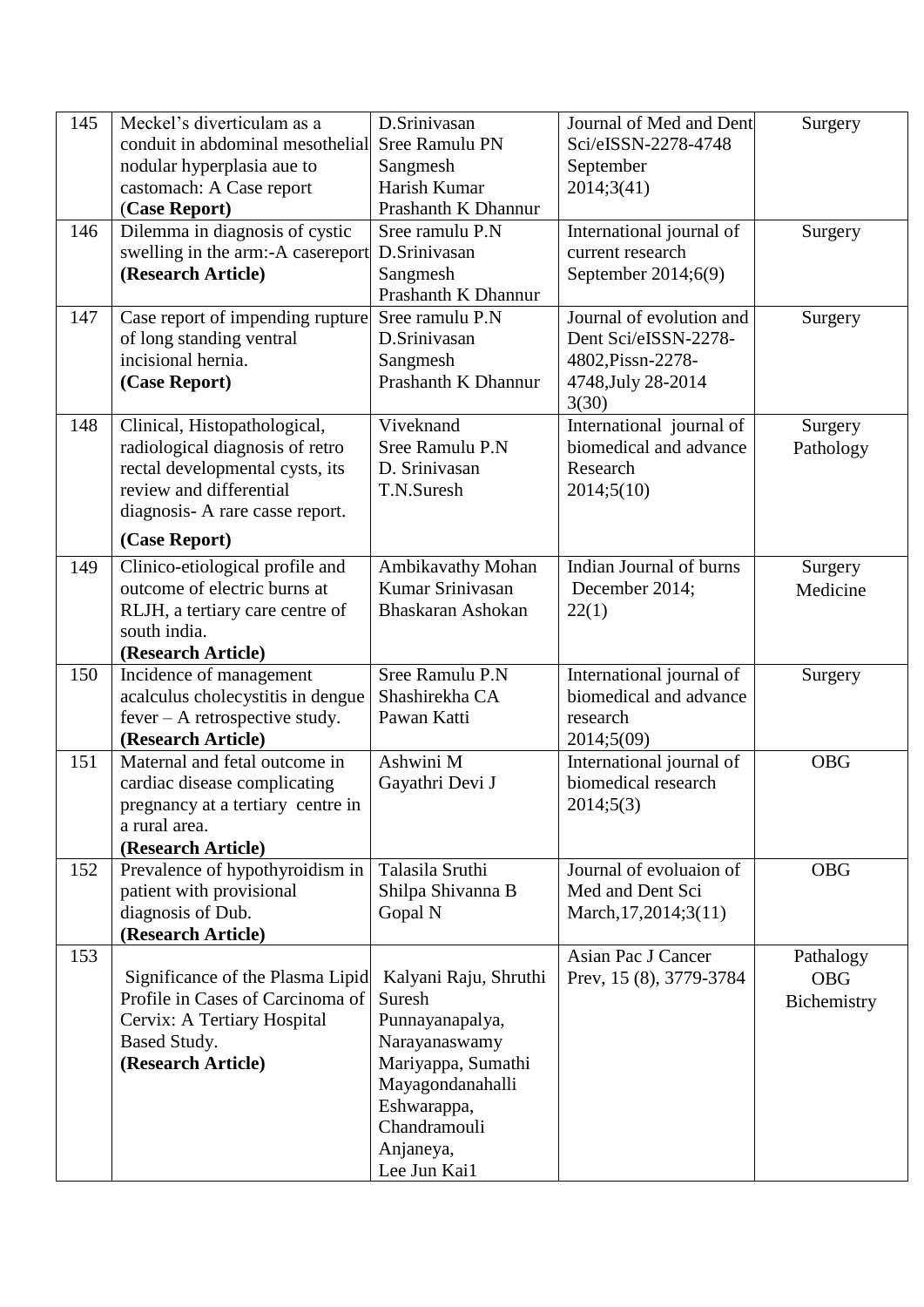| 154 | Dyschromatosisuniversalishere<br>ditaria: a case report.                                                                                                                                                           | Kumar S1, Rajendra<br>O, Prasad H.                                                                        | Int J Dermatol.<br>2014;53(3):342-5                                                                                        | Dermatology                                         |
|-----|--------------------------------------------------------------------------------------------------------------------------------------------------------------------------------------------------------------------|-----------------------------------------------------------------------------------------------------------|----------------------------------------------------------------------------------------------------------------------------|-----------------------------------------------------|
|     | (Case Report)                                                                                                                                                                                                      |                                                                                                           | September                                                                                                                  |                                                     |
| 155 | Fine-needle aspiration findings<br>in epithelioid myoepithelioma<br>of the parotid gland: A<br>diagnostic pitfall.(Case Report)                                                                                    | BN Gayathri, R<br>Kalyani, ML Harendra<br>Kumar, and SM<br>Azeem Mohiyuddin                               | J Oral<br>MaxillofacPathol. 2014<br>Jan-Apr; 18(1): 131-<br>133.                                                           | Pathology<br><b>ENT</b>                             |
| 156 | Fixed drug eruption to<br>levocetirizine. (Case Report)                                                                                                                                                            | S.Harish,<br>V.Rajkumar,<br>N.Sarala,                                                                     | Indian journal of<br>medical specialities.<br>Published by reed<br>2014;133-134                                            | Pharmacology                                        |
| 157 | Supracondylar process of<br>$humerus -$<br>(A case report)                                                                                                                                                         | Shiny venila B.H,<br>Gavin Yap,<br>Han Yong<br>M.Sangeeta                                                 | Eur. journal Anatomy<br>Vol;18(3):2014183-185                                                                              | Anatomy<br><b>External Member</b>                   |
| 158 | Management of Mixed<br>Hemangiolymphangioma with<br>Kasabach-Merritt Syndrome<br>- A Case Report and Review of<br>Literature<br>(Case Report)                                                                      | D. Srinivasan,<br>SreeRamulu P. N.,<br>Sangamesh, Harish<br>Kumar. G., Prashanth<br>K. Dhannur            | Journal of Krishna<br><b>Institute of Medical</b><br><b>Sciences University</b><br>JKIMSU, Vol. 3, No. 2,<br>July-Dec 2014 | Surgery                                             |
| 159 | Comparative study of clear<br>corneal versus scleral tunnel<br>incision in phacoemulsification.<br>(Research Article)                                                                                              | Tanushree V1, K.<br>Kanthamani2                                                                           | Journal of Evolution of<br><b>Medical and Dental</b><br>Sciences 2014; Vol. 3,<br>Issue 16, April 21;                      | Ophthalmology                                       |
| 160 | A retrospective review of<br>extrapulmonary tuberculosis at<br>a tertiary care hospital in<br>Karnataka, south.<br>(Research Article)                                                                              | Sabari Girish K1,<br>Venkatarathnamma P.<br>N,<br>Raghavendra Prasad B.<br>N <sub>3</sub> , Rahul Valiset | Journal of Evolution of<br><b>Medical and Dental</b><br>Sciences 2014; Vol. 3,<br>Issue 16, April 21; Page:                | Medicine                                            |
| 161 | <b>Multiple Heriditary Exostoses</b><br>in a Family for Three<br>Generation of Indian Origin<br>with Review of Literature<br>(Case Report)                                                                         | Kalyani R1, Prabhakar<br>K2, Gopinath B3, Sheik<br>Naseer B4,<br>Krishnamurthy DS5                        | Journal of Clinical and<br>Diagnostic Research.<br>2014 Oct, Vol-8(10):<br>LD01-LD03                                       | Pathology<br>Medicine<br>Orthopaedics<br>Genome lab |
| 162 | A Comparative Study Of<br>Epidural Ropivacaine 0.75%<br>Alone With Ropivacaine Plus<br>Clonidine And Ropivacaine<br>Plus Dexmedetomidine For<br>Lower Abdominal And Lower<br>Limb Surgeries.<br>(Research Article) | Manjunath T, Ravi M,<br>Dinesh K,<br>Somasekharam P                                                       | WJPPS 2014;3(4):1218-<br>30.(Indexed)                                                                                      | Anaesthesiology                                     |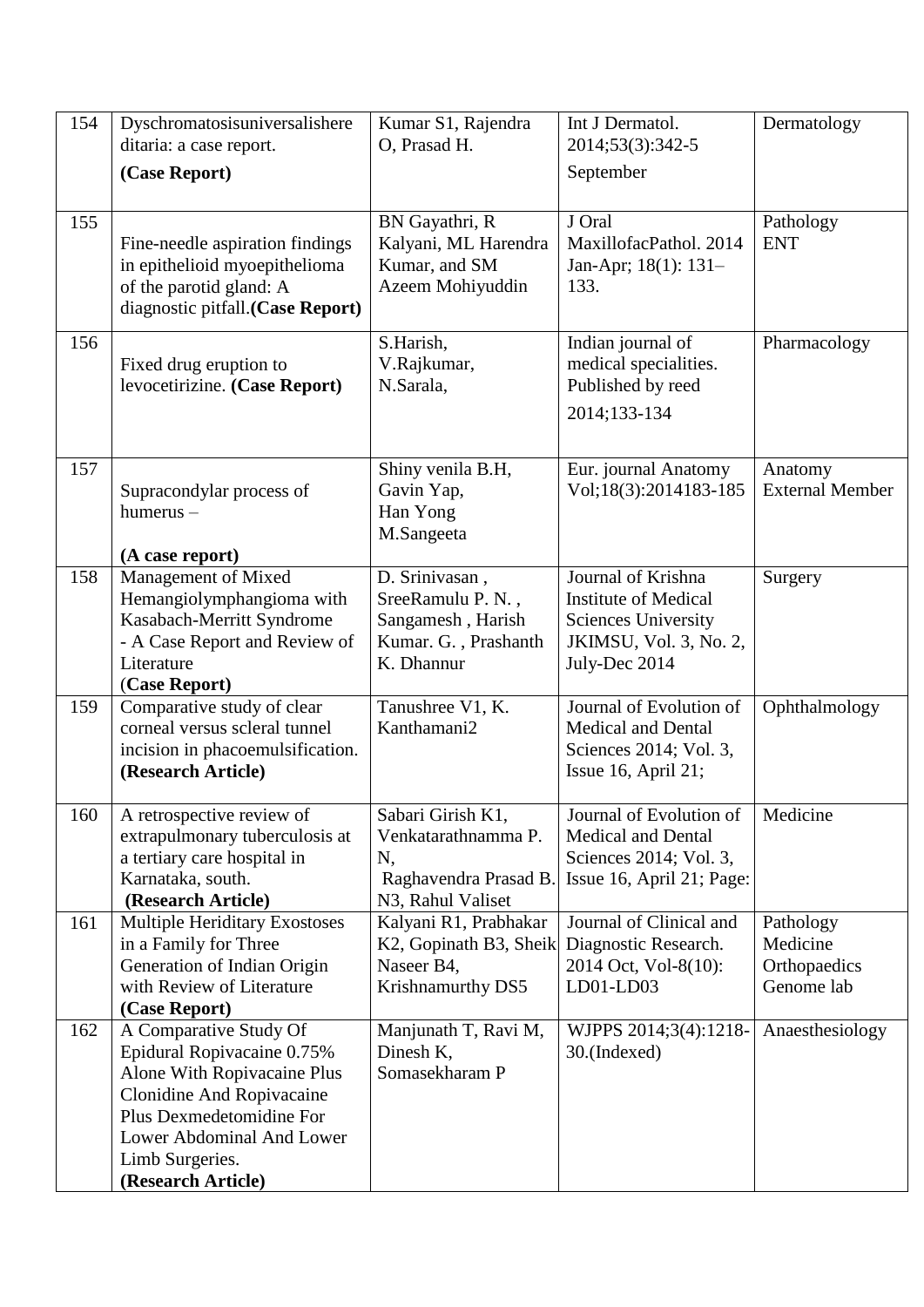| 163<br>164 | Morphological study of internal<br>iliac artery<br>(Research Article)<br><b>Study of Variations In Anterior</b>                                                             | Pavan P Havaldar *1,<br>Sameen Taz 2, Angadi<br>A.V 3, Shaik Hussain<br>Saheb 4.<br>Havaldar, PP; Taz, S; | International Journal of<br>Anatomy and Research,<br>2(2); 2014; 358-62<br>International Journal of | Anatomy<br>Anatomy |
|------------|-----------------------------------------------------------------------------------------------------------------------------------------------------------------------------|-----------------------------------------------------------------------------------------------------------|-----------------------------------------------------------------------------------------------------|--------------------|
|            | Division Of Internal Iliac Artery<br>(Research Article)                                                                                                                     | Angadi, AV; Saheb,<br><b>SH</b>                                                                           | Anatomy and Research,<br>2(2); 2014; 363-68                                                         |                    |
| 165        | Study of Posterior Division Of<br>Internal Iliac Artery.<br>(Research Article)                                                                                              | Havaldar, PP; Taz, S;<br>Angadi, AV; Saheb,<br><b>SH</b>                                                  | International Journal of<br>Anatomy and Research,<br>2(2); 2014; 375-79                             | Anatomy            |
| 166        | Ectopic adrenal rests in testis-a<br>case report<br>(Case Report)                                                                                                           | Sangeeta, M;<br>Parthiban, R;<br>ShinyVinila, BH                                                          | International Journal of<br><b>Basic and Applied</b><br>Medical Sciences, 4(1);<br>2014; 42-44      | Anatomy            |
| 167        | A clinical spectrum of scalp<br>dermatoses in adults presenting<br>to a tertiary referral care centre.<br>(Research Article)                                                | Jisha Pilai,<br>Rajendra Okade                                                                            | International Journal of<br><b>Biological and Medical</b><br>Research, 5(4); 2014;<br>4434-4439     | Dermatology        |
| 168        | A rare case report of Lance-<br><b>Adams Syndrome</b><br>(Case report)                                                                                                      | KrishnaPrasad, A;<br>Venkatarathnamma,<br>PN; Srinivasa, SV                                               | International Journal of<br>Biomedical Research,<br>$5(10)$ ; 2014; 643-645                         | Medicine           |
| 169        | Prospective evaluation of<br>clinical and ultrasonic feto-<br>maternal parameters as<br>predictors of caesarean delivery<br>after induction of labour<br>(Research Article) | Deepika, N;<br>ArunKumar; Sood, R;<br>Sood, A                                                             | International Journal of<br>Biomedical Research,<br>$5(4)$ ; 2014; 264-267                          | <b>OBG</b>         |
| 170        | A Rare Case of Arytenoid Cyst<br>presenting as Dysphagia<br>(Case Report)                                                                                                   | Gnanatilakan, S;<br>Prasad, V;<br>Jayalakshmi, R                                                          | International Journal of<br>Phonosurgery and<br>Laryngology, 4(2);<br>2014; 80-82                   |                    |
| 171        | Comparison of iris claw lens<br>and scleral fixated intraocular<br>lens in terms of visual outcome<br>and complications.<br>(Clinical Investigation)                        | Mahajan, AR;<br>Datti, NP                                                                                 | Journal of Clinical and<br>Biomedical Sciences,<br>$4(4)$ ; 2014; 357-60                            | Ophthalmology      |
| 172        | Haematological and<br>Coagulation Profile in Snake<br>Envenomation.                                                                                                         | Agarwal, S; Prasad,<br>CSBR; Kumar, U                                                                     | Journal of Clinical and<br>Biomedical Sciences,<br>$4(4)$ ; 2014; 361-64                            | Pathology          |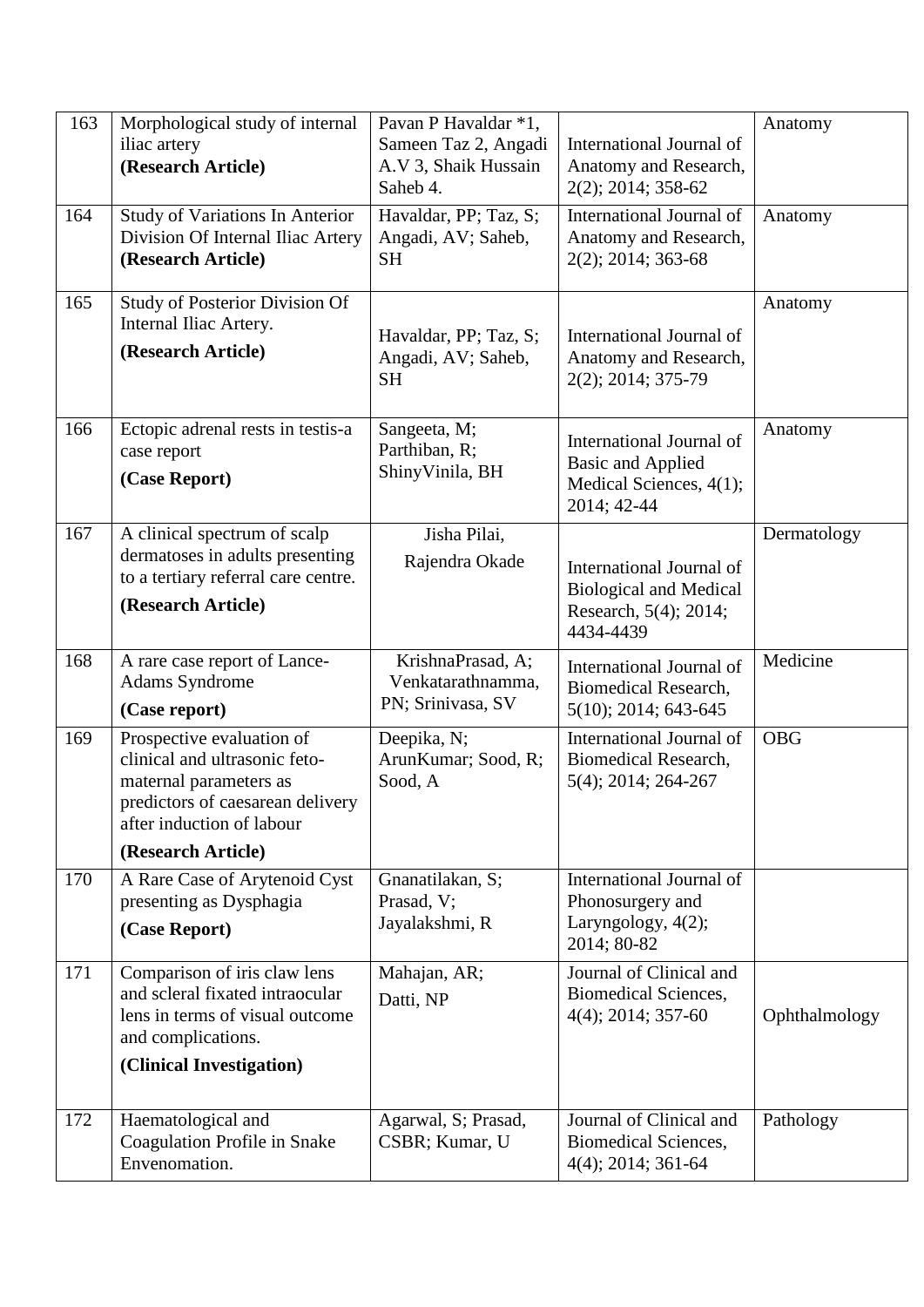| 173<br>174 | Multiple heriditary exostoses in<br>a family for three generation of<br>Indian origin with review of<br>literature.<br>(Case report)<br><b>Adult-Onset Distal Renal</b><br>Tubular Acidosis with<br>Hypokalemic Quadriparesis in a<br><b>Patient with Autoimmune</b><br>Hypothyroidism.<br>(Case Report) | Kalyani, R;<br>Prabhakar, K;<br>Gopinath, B;<br>Sheik, NS;<br>Krishnamurthy, DS<br>Naveen, L;<br>Malkarnekar, SB | Journal of Clinical and<br>Diagnostic Research,<br>8(10); 2014; LD01-3<br>Journal of Integrative<br>Nephrology and<br>Andrology, 1(2); 2014;<br>82-84 | Pathology<br>Medicine<br>Ophthalmology<br>Medicine |
|------------|----------------------------------------------------------------------------------------------------------------------------------------------------------------------------------------------------------------------------------------------------------------------------------------------------------|------------------------------------------------------------------------------------------------------------------|-------------------------------------------------------------------------------------------------------------------------------------------------------|----------------------------------------------------|
| 175        | Normative study of brain stem<br>auditory evoked potentials in<br>young adults.(Research<br>Article)                                                                                                                                                                                                     | Shashiraj, HK;<br>Venkatesh, G;<br>VinuthaShankar, MS                                                            | Research Journal of<br>Pharmaceutical,<br>Biological and<br>Chemical Sciences,<br>5(4); 2014; 431-439                                                 | Physiology                                         |
| 176        | Tuberous Sclerosis with<br>Angiomyolipoma and Renal Cell<br>Carcinoma.(Case Report)                                                                                                                                                                                                                      | Ambikavathy, M;<br>SrinivasanKumar;<br>KrishnaShetty, MV                                                         | Academic Medical<br>Journal of India, 2(1);<br>2014; 39-41                                                                                            | Surgery<br>Medicine<br>Urology                     |
| 177        | Giant Omphalocele: A Congenital<br><b>Anomaly Containing Bowel</b><br>Loops.<br>(Case Report)                                                                                                                                                                                                            | Ambikavathy, M                                                                                                   | Academic Medical<br>Journal of India, 2(2);<br>2014; 70-71                                                                                            | Surgery                                            |
| 178        | Acute respiratory tract infection<br>among preschool children in<br>Western Maharashtra, India<br>(Research Article)                                                                                                                                                                                     | <b>Tondare MB</b>                                                                                                | Asian Journal of Medical<br>Sciences, 5(4); 2014; 34-<br>38                                                                                           | Surgery                                            |
| 179        | Prolapsed giant cervical<br>leiomyoma-A case report<br>(Case Report)                                                                                                                                                                                                                                     | Sheela, SR;<br>Venkatesh,<br>S, Kishore Kumar, BN;<br>Shashidhar, B; Seema,<br>BR; Reddy, PS                     | Indian Journal of<br><b>Public Health Research</b><br>and Development, $5(2)$ ;<br>2014; 277-278                                                      | <b>OBG</b>                                         |
| 180        | Study of falciparum malaria in a<br>rural tertiary center in<br>Karnataka.(Research Article)                                                                                                                                                                                                             | Srinivasa, SV;<br>Lakshmaiah, V;<br>Anitha, N;<br>Venkatarathnamma,<br>PN; Harish, R                             | Indian Journal of<br><b>Public Health Research</b><br>and Development, $5(4)$ ;<br>2014; 280-284                                                      | Medicine<br>Biochemistry                           |
| 181        | A clinical study of age related<br>hearing loss among diabetes<br>patients<br>(Research Article)                                                                                                                                                                                                         | Krishnappa, S;<br>Naseeruddin, K                                                                                 | Indian Journal of<br>Otology, 20(4); 2014;<br>160-165                                                                                                 | <b>ENT</b>                                         |
| 182        | study of atherosclerosis in rural<br>india using modified american<br>heart association classification<br>with specific reference to young<br>adults                                                                                                                                                     | Kalyani, R; Thej, MJ;<br>Kiran, J                                                                                | National Journal of<br><b>Basic Medical</b><br>Sciences, 4(3); 2014;<br>163-168                                                                       | Pathology<br>Forensic<br>Medicine                  |